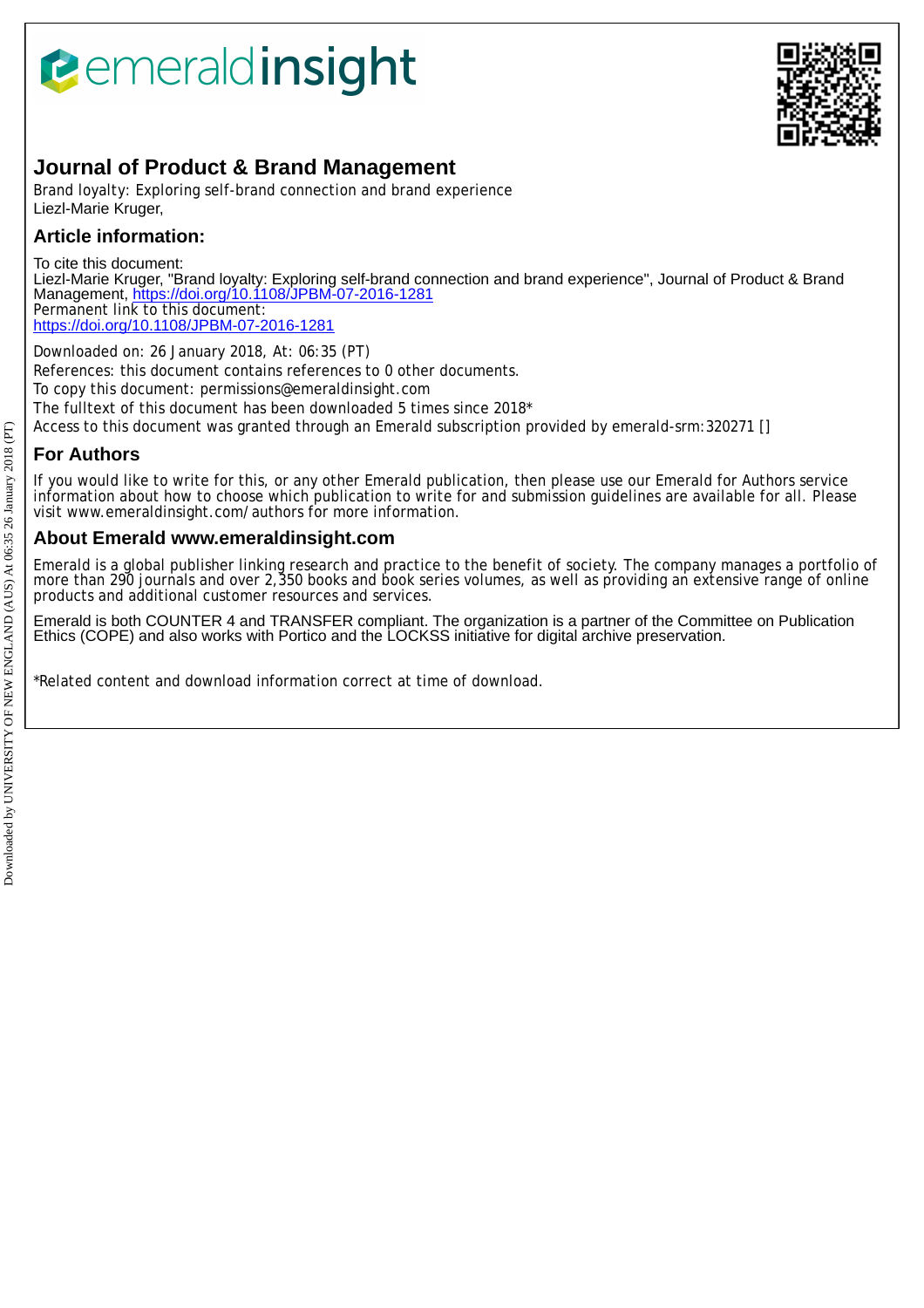## **Brand loyalty: Exploring self-brand connection and brand experience**

#### **Abstract**

**Purpose –** This paper determines one explanation for how the self-brand connection is associated with brand loyalty through the brand experience. Brand experience should verify the self-brand connection by acting as a mechanism through which a self-brand connection is associated with brand loyalty.

**Design/methodology/approach –** Data were obtained from 317 adults through paid Facebook Boosting of an online survey, and analyzed using structural equation modelling.

**Findings –** Analyses confirm that brand experience fully mediates the association between selfbrand connection and brand loyalty.

**Research limitations / implications –** Ensuring a positive brand experience is critical for brand managers opting to maintain consumers' self-brand connections and brand loyalty. Causality suffered owing to the cross-sectional design of the study.

**Practical implications –** Self-brand connection is viewed as consumer-driven. However, by identifying the brand experience to verify the self-brand connection and as a factor that mediates the self-brand connection-loyalty relationship of consumers, brand experience is recognized as a new factor which brand managers can control to manage self-brand connections and brand loyalty. **Originality / value –** This paper is the first to apply self-verification theory to the self-brand connection-loyalty relationship by explicating brand experience as a mediator of this relationship. This paper argues self-verification is not context specific and lived experiences with the brand, irrespective of context, establish consumer-brand relationships. This paper confirms the secondorder factor structure of the brand experience scale (Brakus *et al*., 2009) as a mediator in this selfbrand connection-loyalty model.

*Key words: Self-brand connection, brand experience, brand loyalty, self-verification theory* 

**Article classification:** Research paper

## **Introduction**

Mahatma Gandhi acknowledged the relevance of self-verification theory in saying, "Happiness is when what you think, what you say and what you do are in harmony". As consumers we strive for such consistency in our views of ourselves, that is, our self-concept. Brands which have been incorporated into our self-concept require that our resulting behavior and experiences must align with the self-concept to minimize psychological discomfort. Such self-verification provides a sense of prediction and control over the social environment, and is therefore important for establishing an accurate and reliable self-concept (Swann and Read, 1981).

© Emerald Publishing Limited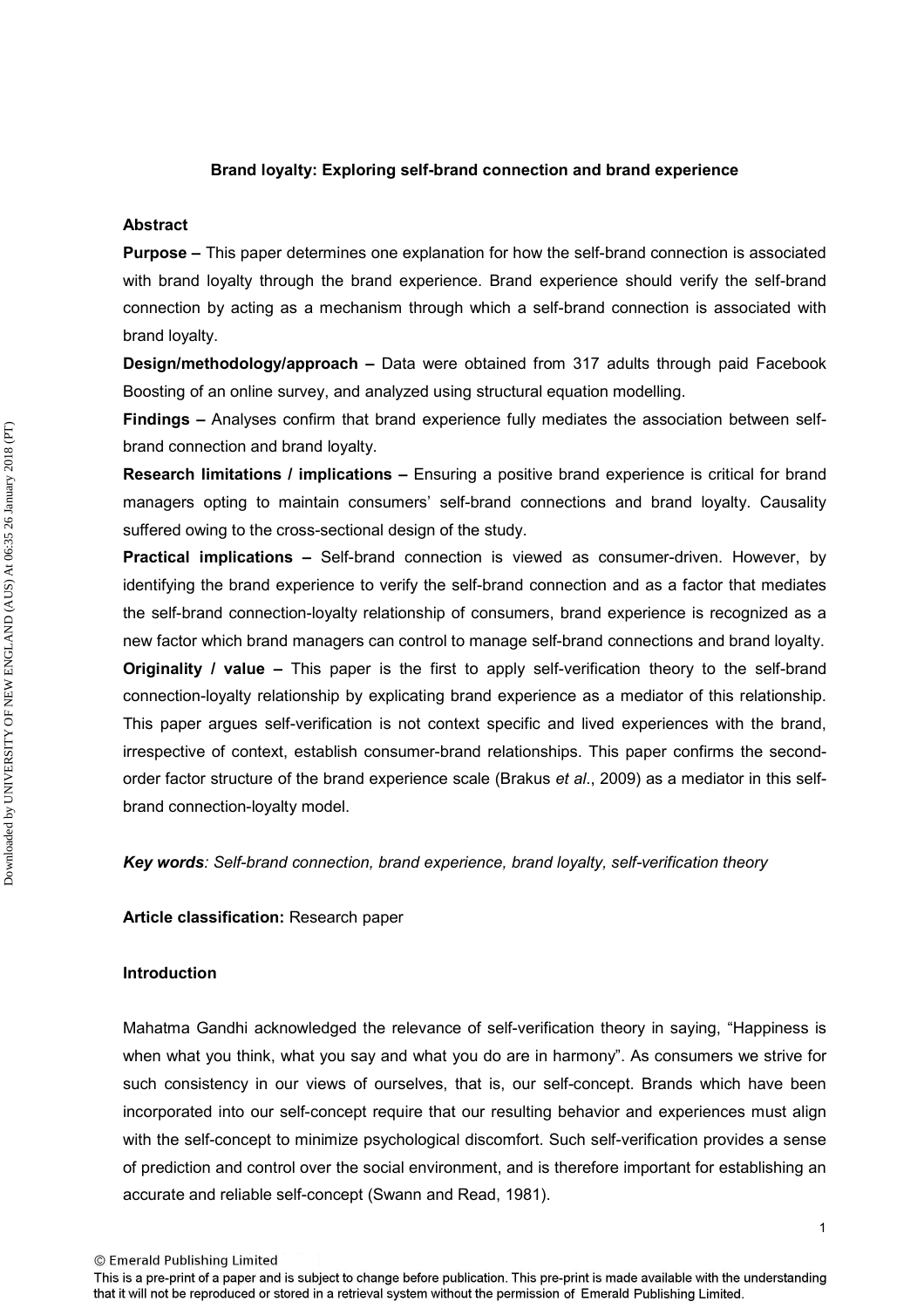Consumers have an innate drive to define and express themselves through the purchases they make. Based on McCracken's (1989) theory of meaning, meaning is transferred from the culturally constituted world to brands and then onto consumers. Seminal work has indicated that consumers direct their behavior to maintain or enhance their self-concept (Grubb and Grathwohl, 1967), where self-concept refers to the way consumers think and feel about who, and what, they perceive themselves to be (Rosenberg, 1981). Consumers' self-concept can be linked to a brand, resulting in self-brand connections (Escalas and Bettman, 2003). These self-brand connections are very subjective, consumer-driven personal relationships.

Self-brand connection is defined as the degree to which consumers incorporate the brand into their self-concepts (Escalas and Bettman, 2003), which results in varied intensity levels of consumerbrand relationships (Fournier, 1998). For example, a consumer with a strong self-brand connection to Apple may view himself as *thinking differently*, linking his behavior and self-concept to Apple's slogan, and may feel like an *innovator*, linking his status to Apple's as an innovation leader. He therefore adopts Apple as a way to create, portray and express these characteristics of the selfconcept through consumption of the brand. So, consumers may describe the brand experience associated with brands through relationships (Schmitt *et al.*, 2015), thus demonstrating the association between self-brand connection and brand experience, although previously unexplored. Brakus *et al*. (2009:53) define brand experience "as subjective, internal consumer responses (sensations, feelings and cognitions) and behavioral responses evoked by brand-related stimuli that are part of a brand's design and identity, packaging, communications, and environments." In this paper, the cumulative brand experience of brand-related stimuli, fully reflecting the total accumulation of ways consumers interact with and are affected by the brand, as recalled for a favorite brand, was considered. As illustration, a consumer's overall brand experience with Apple, and not one single discrete interaction with brand-related stimuli, such as using the iPhone 7 for the first time, is relevant for this paper. Both self-brand connection (Escalas and Bettman, 2003) and brand experience (Brakus *et al*., 2009) is positively associated with brand loyalty, which, in turn, also provides value to brands through continued and increased purchase intentions and behavior, price insensitivity and recommendations (Oliver, 1999).

It is argued that brand experience, being a personal response when interacting with the brand (Morgan-Thomas and Veloutsou, 2013), could be considered a self-verification process, as interaction provides opportunity for self-verification (Swann and Read, 1981). In keeping with selfverification theory, consumers act to validate and maintain salient self-concepts, such as the selfbrand connection, to avoid cognitive dissonance about who they are (Swann and Read, 1981). Such self-verification would not only occur through the senses, or feelings, or behavior, or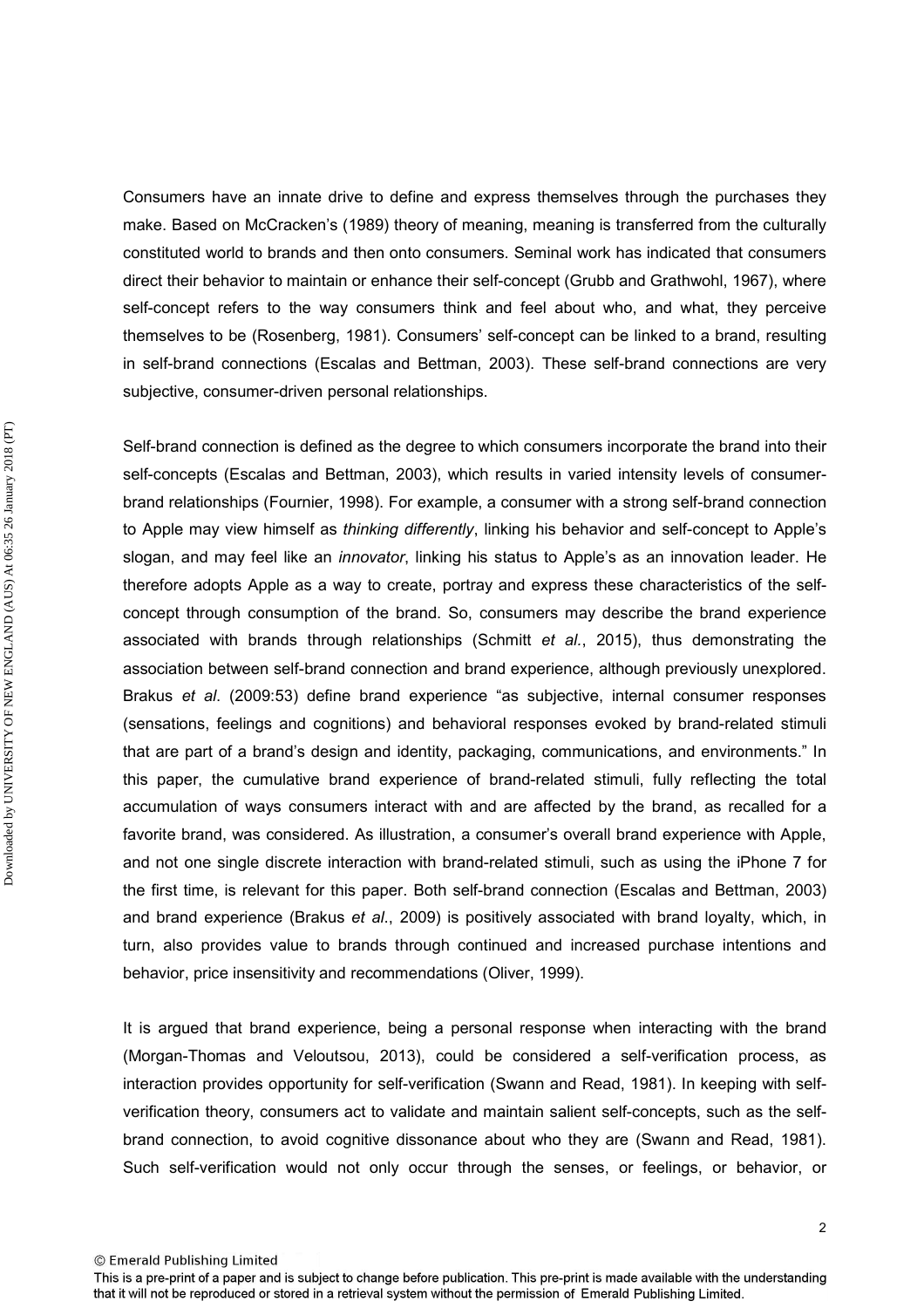thoughts, but includes the total experience accumulated through all of the dimensions of the brand experience when interacting with the brand stimuli.

The purpose of this paper is to test whether brand experience mediates the relation between selfbrand connection and brand loyalty. As highly visible reputable brands are more likely to be used for self-concept expression (Gilovich *et al*., 2015), this paper hereby considers how self-brand connections with favored reputable brands, brand experience and brand loyalty tie together for self-verification. On the other hand, a brand experience that challenges, rather than verifies the consumer's existing self-brand connection may erode the self-brand connection and weaken brand loyalty based on Swann and Read's (1981) finding that failure to self-verify can alter the selfconcept.

This paper aims to extend research on consumer-brand relationships by considering one possible intervening variable (brand experience) in the self-brand connection-loyalty association, considering both the direct and previously unexplored indirect relationships. In addition, the validation of a scale for an important intervening variable - brand experience as a second-order construct - is delivered. Hereby, this paper aims to make three contributions to the branding literature. First, it is argued that an existing self-brand connection should be positively associated with brand experiences. Second, this paper explores the indirect association between self-brand connection and loyalty by being the first to apply a self-verification lens (Swann and Read, 1981) to this relationship. The implication is that brand managers should have agency in managing consumers' self-brand connections and loyalty through the brand experience. Third, brand experience is measured as a second-order construct composed of four underlying dimensions, confirming the dimensionality of brand experience for future brand experience studies.

This paper begins by describing consumer-brand relationships in terms of self-brand connections, arguing for its relation with brand experience and brand loyalty. The chosen method for investigating these relationships is detailed and results are discussed. After discussion, recommendations for brand managers are proposed and the paper concludes with the limitations of the study.

## **Literature review**

Theory relating to consumer-brand relationships is still evolving (Alvarez and Fournier, 2016). Brands have more than just a practical product value; brands also offer symbolic value as they create a form of identity for the consumer and aid self-expressive goals (Chernev *et al*., 2011; He *et al*., 2012). Brands are a marketing tool to create experiences through relationships and attachments for consumers, be it private or social (Schmitt *et al*., 2015). Some brands

<sup>©</sup> Emerald Publishing Limited

This is a pre-print of a paper and is subject to change before publication. This pre-print is made available with the understanding that it will not be reproduced or stored in a retrieval system without the permission of Emerald Publishing Limited.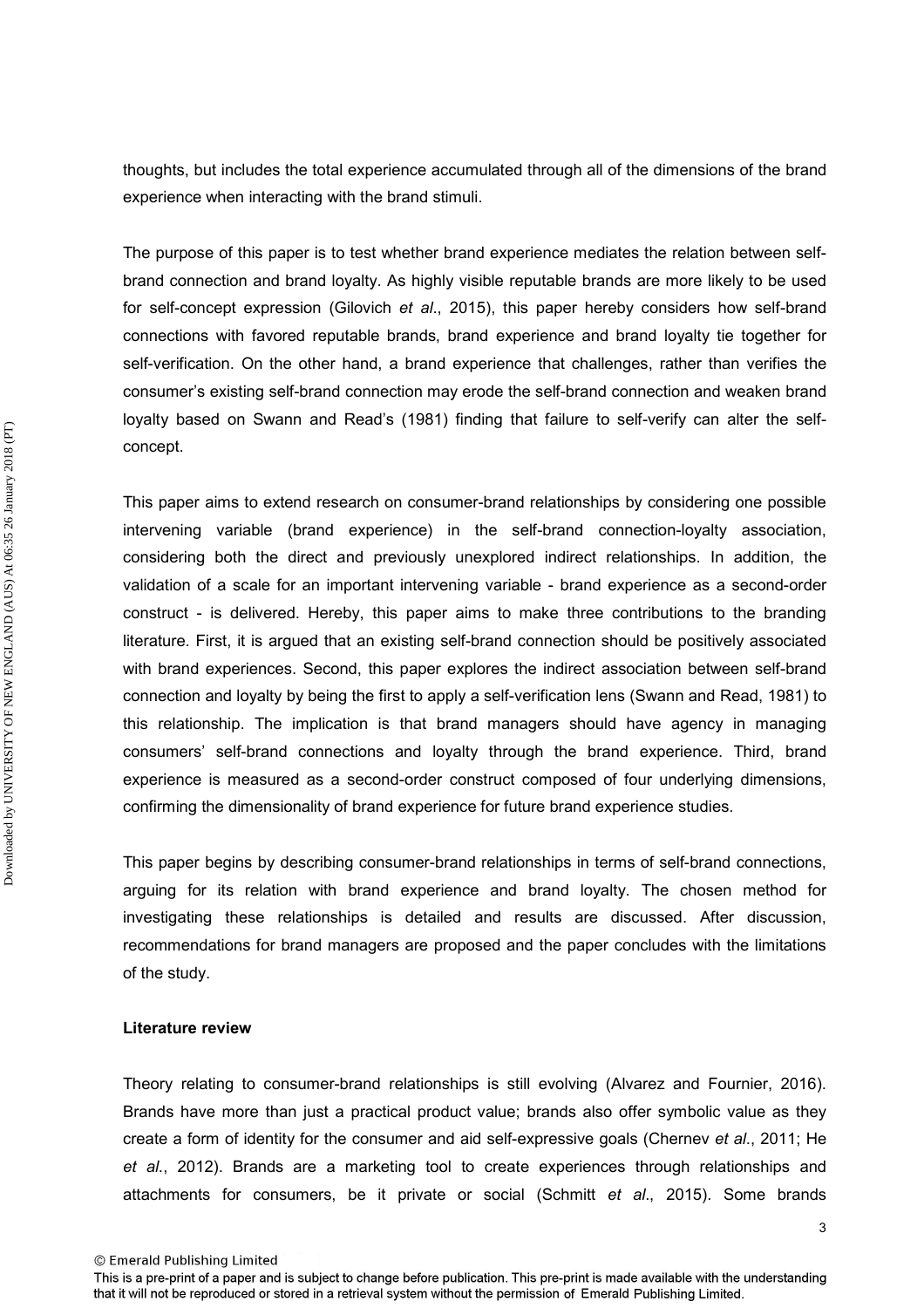communicate self-expressive messages desired by the consumer (Escalas and Bettman, 2005). Highly visible goods are well suited to conveying consumers' self-concepts (Escalas and Bettman, 2003; Escalas and Bettman, 2005; Gilovich *et al*., 2015).

Consumers often integrate brands into their self-concept, thereby resulting in a "*brand as self*" conceptualization (Cheng *et al*., 2012). Unwittingly or not, they contribute to multiple levels or aggregate senses of self (Belk, 1988; Belk, 2013). When consumers integrate a brand into their self-concept, a self-brand connection is formed which, in turn, constructs consumers' self-concepts (Escalas and Bettman, 2003). The strength of the self-brand connection is determined by the degree to which the brands are symbolic of the user, that is, they communicate something about the user (Escalas and Bettman, 2005). Self-brand connection is conceptually different from brand engagement with self-concept (BESC), which captures a generic consumer propensity to use favorite brands in constructing the self-concept (Dwivedi, 2014; Harmon-Kizer *et al*., 2013). Additionally, while self-congruity refers to the similarity between consumers' self-concepts and brand images (Sirgy, 1982), or congruence between consumers' self-concepts and the identity of relevant companies (Bhattacharya and Sen, 2003), self-brand connection encompasses the degree to which a given brand is *incorporated into* the self-concept (Dwivedi, 2014). Self-brand connection is thus considered as a self-concept connection which a specific consumer has with a specific brand.

Psychology informs us that using symbols, such as brands, to express self-concept may increase relational quality with such symbols (Mattingly and Lewandowski, 2013). Strong self-brand connections cause consumers to maintain affection for a brand even if the brand is associated with a negative consumer group by balancing the attributed symbolic meaning of that brand (Hammerl *et al*., 2016).

## *Self-brand connection and brand loyalty*

The relationship between consumers' behavior and their self-brand connections has been a vigorous area of scholarship in marketing. For example, self-brand connections affect private (Giroux and Grohmann, 2015; Randhawa *et al*., 2015) and public (Ye *et al*., 2015) consumer behavior including consumers' word-of-mouth (Kwon and Mattila, 2015; Sicilia *et al*., 2016), personal brand relational quality (Dwivedi, 2014), and post-purchase behavior (Dwivedi *et al*., 2015; He *et al*., 2015). Self-brand connections are expected to create enduring positive brand attitudes and brand loyalty (Escalas and Bettman, 2003). This paper proposes that one possible explanation for the association between the self-brand connection and loyalty is found in selfverification theory which stipulates that there is a strong drive to maintain self-conceptions (such as a self-brand connection) through feedback, interaction with others, and the recollection of aspects

© Emerald Publishing Limited

This is a pre-print of a paper and is subject to change before publication. This pre-print is made available with the understanding that it will not be reproduced or stored in a retrieval system without the permission of Emerald Publishing Limited.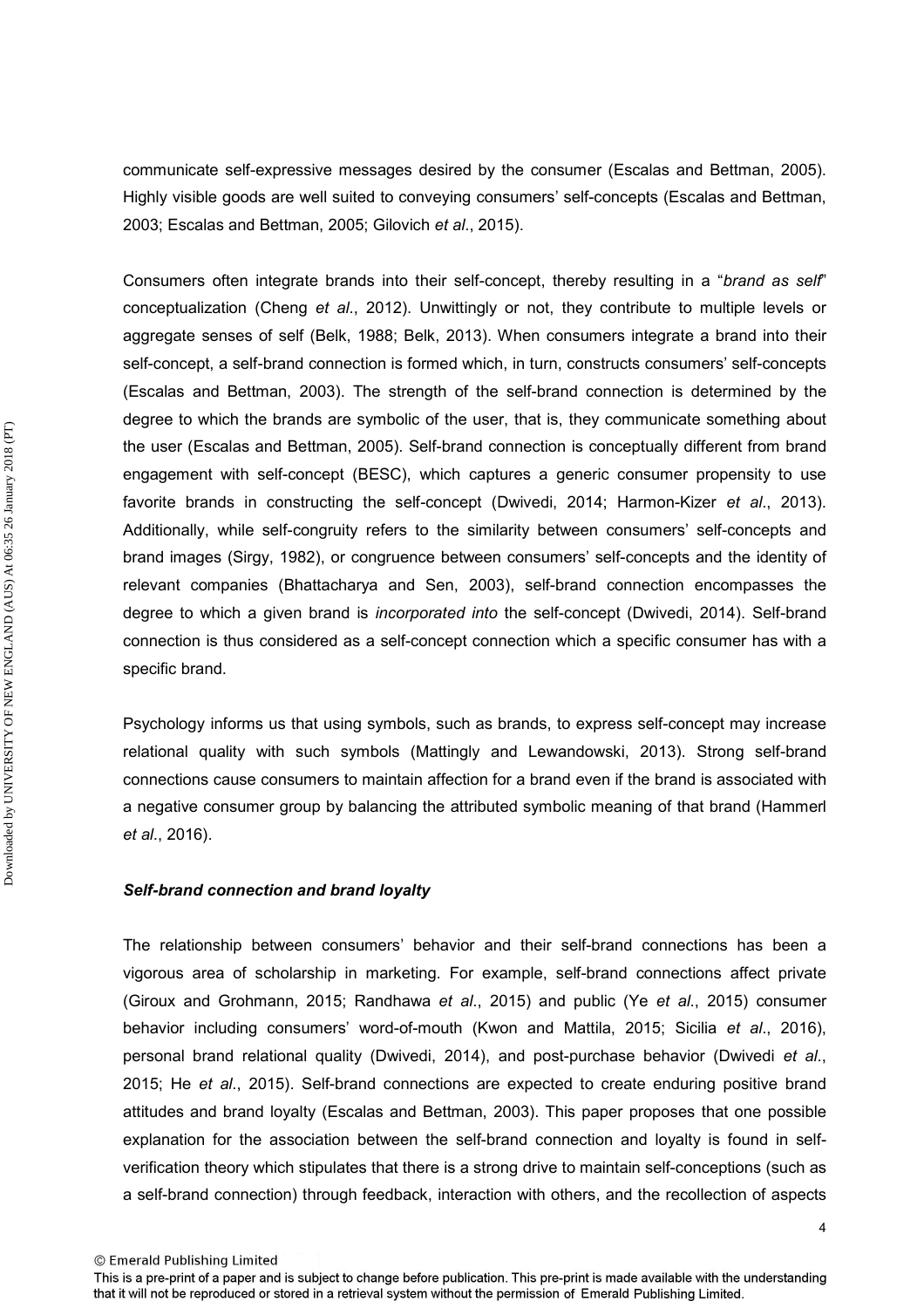of social interactions (Swann and Read, 1981). Self-verification theory is a prominent concept in consumer behavior literature (Escalas, 2013), where researchers often consider situations confirming conceptions of the self, for example through consumers engaging in charitable behavior (Winterech *et al*., 2013) and positive attitude towards brand advertisements (Westjohn *et al*., 2012), and the effect on brand relationships (Elbedweighy *et al*., 2016) as well as identity threats (Ward and Broniarczyk, 2011). Chosen brands can be used to substantiate, create and to (re)produce concepts of self (Fournier, 1998), and based on self-verification theory, consumers would maintain their relationships with brands which have been incorporated in their self-concepts, that is, brands with which consumers have self-brand connections, resulting in brand loyalty. Selfverification thus necessitates interaction with the brand, which should therefore be associated with brand loyalty as long as the relationship with the brand verifies the self-brand connection. It is therefore hypothesized that:

H1: Self-brand connection is positively associated with brand loyalty while controlling for selfverification.

The association between self-brand connection and brand loyalty may not only be direct as previous research proposed. While self-verification may be present through remaining loyal to a brand with which one has a self-brand connection, self-verification may work through a second, indirect route: brand experience may be an intervening variable through which self-brand connection is ultimately associated with brand loyalty. Brand experience may provide the consumer with an opportunity to self-verify. Self-transformational benefits are not sufficient to building lasting consumer-brand relationships; the brand experience must also be considered (Trudeau and Shobeiri, 2016b). Consumers form self-brand connections as a result of lived experiences (Fournier, 1998). Memorable, distinctive and affect-rich experiences have been found to influence consumer-brand identification, which in turn affects brand loyalty (Stokburger-Sauer *et al.*, 2012). Consumers thus create attachment to the brand which is increased and reinforced (Granitz and Forman, 2015) through the self-verification process. Brand experience may therefore be important in understanding consumer-brand relationships (Schembri, 2009), specifically selfbrand connections. Previous research has not examined the possibility of brand experience as a self-verification process and mediator between self-brand connection and brand loyalty.

## *Self-brand connection, brand experience and brand loyalty*

Consumers do not simply acquire, use and dispose of products and services to satisfy needs, but also purchase brands for the experience associated with relationships and attachments to them (Schmitt *et al*., 2015). This involves rational and goal-orientated responses to the brand, and also emotional processing of the total brand experience (Rose *et al*., 2011).

© Emerald Publishing Limited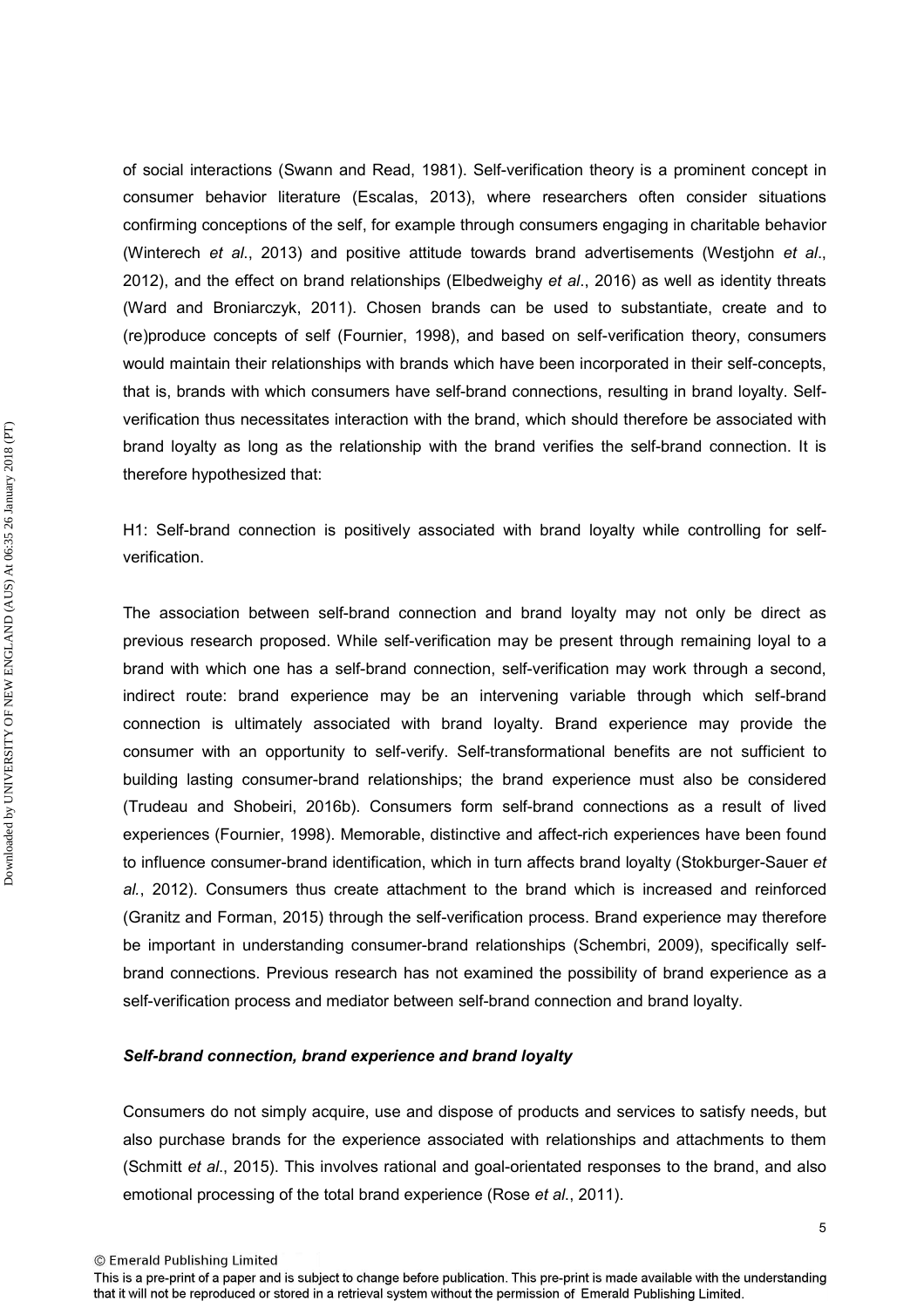Brand experience is collectively viewed as including sensory, affective, behavioral and intellectual dimensions, which together reflect the overall degree of a brand experience (Brakus *et al.*, 2009). Through consumption (interaction with the brand), consumers engage with numerous brandrelated stimuli. Responses to brand stimuli enhance brand recall (Kumar *et al*., 2013) and brand associations (Chang and Chieng, 2006). More experience with a brand (measured in terms of years of use) increases word-of-mouth (Karjaluoto *et al*., 2016). Brakus *et al*. (2009) find brand experience, including sensory, affective, behavioral and intellectual dimensions, is positively related to brand loyalty. All four dimensions of brand experience provide an overall experience. For example, sensory brand experience should result in aesthetic pleasure, enthusiasm, attractiveness and contentment (Schmitt, 1999), while intense positive emotions towards a brand can cause mental arousal (Patwardhan and Balasubramanian, 2011). Associating both the sensory and affective brand experience with intellectual brand experience, in turn, increases interest in the brand (Jung and Soo, 2012), and prompts behavior. However, just as all brands don't evoke all senses (an iPhone, for example, can't be smelled or tasted), it stands to reason that brands are experienced with different weights for each dimension of the brand experience.

By definition, brand experience relates to the consumer's internal, personal response when interacting with a brand (Morgan-Thomas and Veloutsou, 2013). In addition, social interaction is an opportunity for self-verification (Swann and Read, 1981). Thus, interaction with brand stimuli, which would be described as the brand experience, including the sensory, affective, behavioral and intellectual dimensions (Brakus *et al*., 2009), would serve as a type of self-verification process. Such self-verification would occur through the combination of experienced brand stimuli through one's senses, feelings, behavior and thoughts which one seeks, elicits and recalls for selfverification purposes. For example, when thinking about your experience with a favorite brand, it is not only the brand color, or feelings and thoughts associated with the brand, or the behavior directed to the brand, but all of the dimensions combined which culminate in a total brand experience. The cumulative brand experience of a favorite brand is relevant for this paper due to the theoretical foundation of self-verification, which necessitates prior knowledge of and interaction with the brand. This paper argues that the brand experience is a way of verifying the self-brand connection, as self-verification theory stipulates that interaction (in our context, the brand experience of a favorite brand) is used to verify the self-concept (Swann and Read, 1981). As brands can be considered relationship partners, interactions with brand stimuli provide "feedback" to the consumer through the brand experience that consumers use to verify their self-concepts. This is because self-verification includes seeking information, eliciting reactions and recalling selfverifying feedback (Swann and Read, 1981). Similarly, subjective sensory, affective, behavioral and intellectual responses to brand related stimuli during exposure to brand stimuli when, for example, searching or shopping for (seeking or eliciting phases of self-verification) and consuming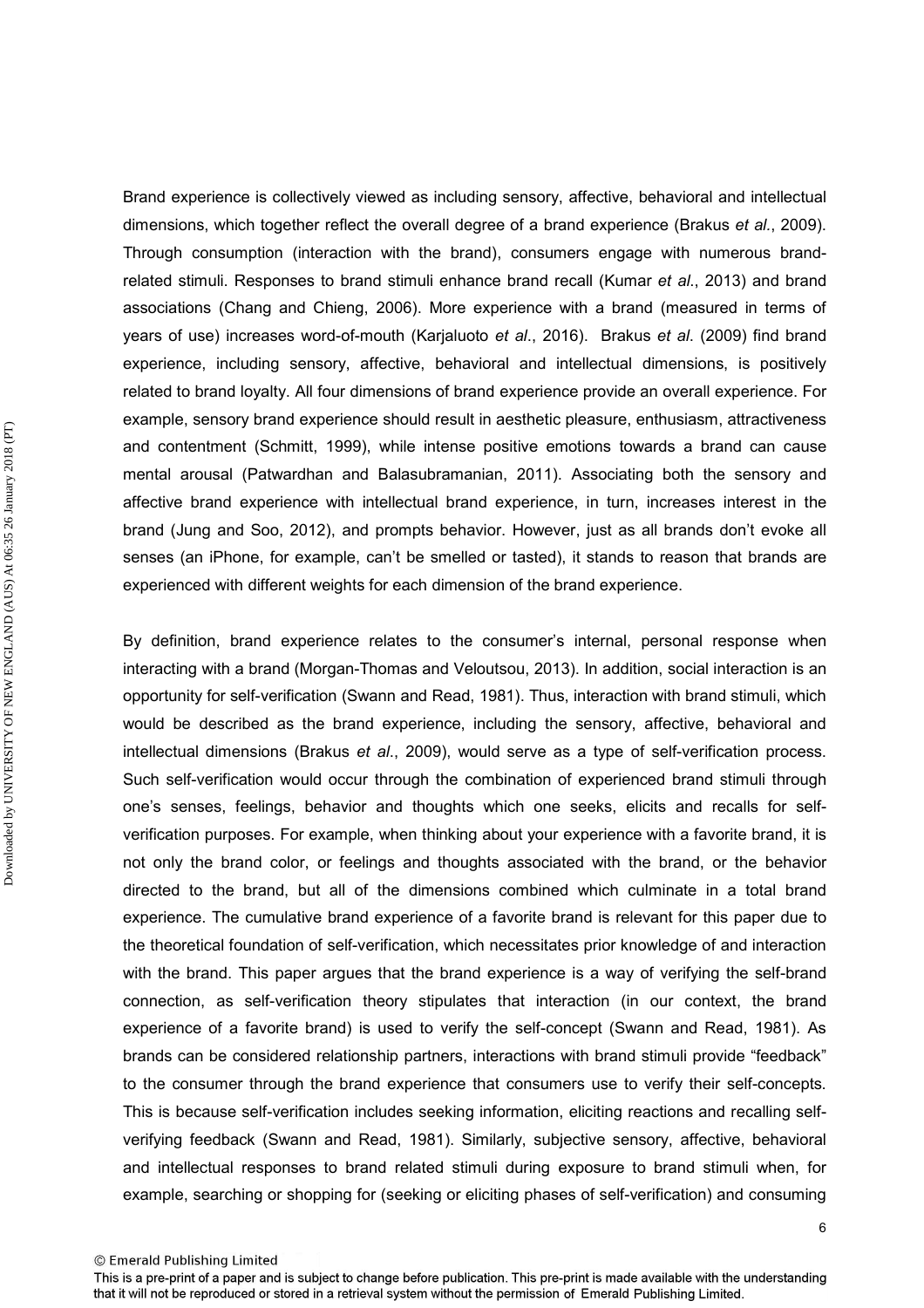(eliciting or recalling phases of self-verification) brands as described by Brakus *et al*. (2009), where the brand is used as an interaction partner, can therefore verify existing self-brand connections. This paper argues that there is a positive relationship between an existing self-brand connection and the brand experience which verifies such a self-brand connection through interaction with brand stimuli. It is, therefore, hypothesized that:

H2: Self-brand connection is positively associated with brand experience.

Consumers will act to create a reality for themselves and in the social environment to verify their opinions or views of themselves (Swann and Read, 1981). One such view may be their self-brand connection (Escalas and Bettman, 2003). Although consumers with a strong self-brand connection use self-governing processes maintaining their self-brand connections to manage the interaction with the brand (Cheng *et al.*, 2012), strong self-brand connections do not always protect the brand from negative information (Angle and Forehand, 2015; Camurdan *et al*., 2015). The inability to selfverify may result in changing the self-concept (Swann and Read, 1981) which would negatively impact the self-brand connection-loyalty association. However, self-brand connections provide consumers with a sense of security (Rindfleisch *et al*., 2009), which, if perceived to be verified by the brand experience as a self-verification process, would reinforce this sense of security. The overall cumulative brand experience one recalls would therefore serve as self-verification process. Therefore brand experience could be viewed as the mechanism intervening in the association between self-brand connection and brand loyalty.

Studies on the relationship between brand experience and brand loyalty argue for the consideration of mediation effects in the form of relationship quality (Francisco-Maffezzolli *et al*., 2014) and affective commitment (Iglesias *et al*., 2011), supporting this paper's contention that the consumer's sense of relation to the brand in terms of self-brand connection should play a central role in determining brand loyalty. However, it is argued here that the brand experience as a selfverifying process accounts for the reason why the self-brand connection-loyalty association occurs. Recently proposed as antecedent to consumer-brand relationships (Trudeau and Shobeiri, 2016b), brand experience could thus be a mechanism determining whether the self-brand connection and resulting brand loyalty is maintained or eroded based on self-verification theory. Should the consumer's brand experience verify the self-brand connection, brand loyalty will most likely be maintained. It is therefore hypothesized that:

H3: Brand experience mediates the association between self-brand connection and brand loyalty.

© Emerald Publishing Limited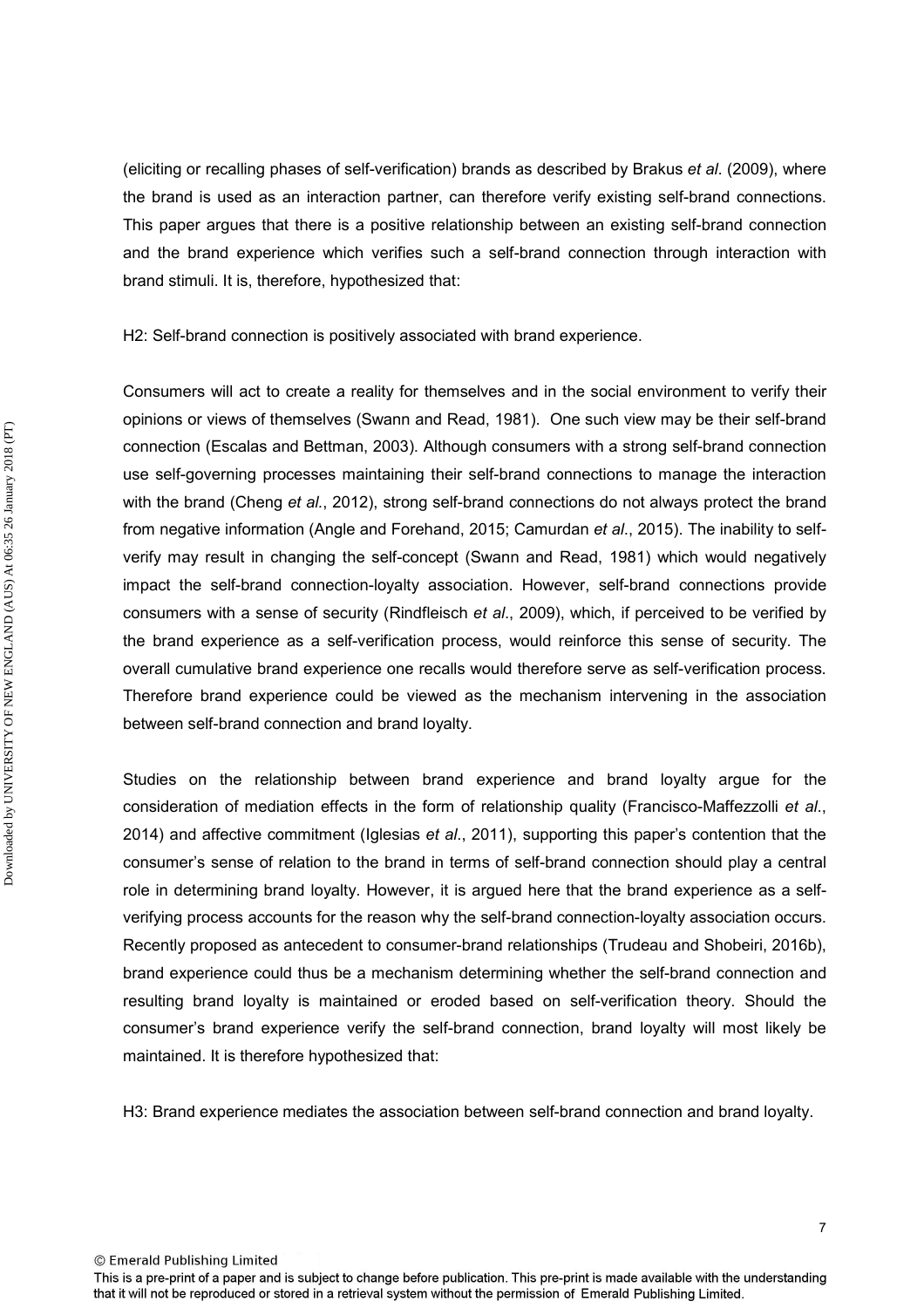#### **Methodology**

Downloaded by UNIVERSITY OF NEW ENGLAND (AUS) At 06:35 26 January 2018 (PT) Downloaded by UNIVERSITY OF NEW ENGLAND (AUS) At 06:35 26 January 2018 (PT)

#### *Research design*

Following past brand experience research (Trudeau and Shobeiri, 2016a) an on-line crosssectional survey was used to obtain data concerning the purchase of respondents' favorite brands. For the purpose of this paper, product category was not deemed important as the evaluation of targets applies irrespective of product category (Zhang and Aggarwal, 2015).

#### *Sampling and data collection*

An online purchase necessitates the search for specific items, which may be branded, and involves risk. To minimize risk, consumers purchase known brands to which they are loyal as a form of risk aversion (Matzler *et al*., 2008). Thus, this paper contends that there is a high likelihood of purchasing a favorite brand online, with minimal risk if the consumer has an ongoing, trust-based relationship with the brand. This study concerns consumer-brand relationships specifically with regard to self-brand connections. In the absence of a sampling frame for respondents who have favorite brands (and possible existing self-brand connections), the researcher utilized Facebook's consumer behavior analytics, specifically targeting individuals who had purchased online, in order to increase participation in this study. The target population for this paper encompassed South African adults, eighteen (18) years and older, who had an active Facebook account, whose demographic information on Facebook showed an interest in online shopping and who had purchased a brand online within the past six (6) months (to ensure that top of mind recall of brands purchased online would be possible).

Respondents were invited to participate in the study through a paid Facebook advertisement on targeted individuals' Facebook feeds, linking back to the Facebook page of a local online business. This process of paying for advertisements on Facebook is referred to as *Boosting*. Using Facebook's advertising tools, the specific Facebook post containing the link to the Qualtrics survey was *Boosted* three times over a six week period at two week intervals. The Facebook post included an incentive for participating in the study, with respondents being entered into a lucky draw to win an iPad Mini 16GB. The researcher ensured that the *Boost* complied with Facebook's rules and policies regarding advertising, as well as the ethical guidelines of the institution employing the author of this paper. To minimize the cost of *Boosting*, and as the researcher knew that an iPad Mini 16GB would be a sufficient incentive for the context, only South African Facebook users were targeted. Furthermore, South Africa is one of the BRICS nations, each of which has its own idiosyncrasies (Sreejesh *et al*., 2016), not least of which is that the country has a mixture of different cultures reflected in its 11 official languages (Tibane, 2016). South Africa thus provides a

This is a pre-print of a paper and is subject to change before publication. This pre-print is made available with the understanding that it will not be reproduced or stored in a retrieval system without the permission of Emerald Publishing Limited.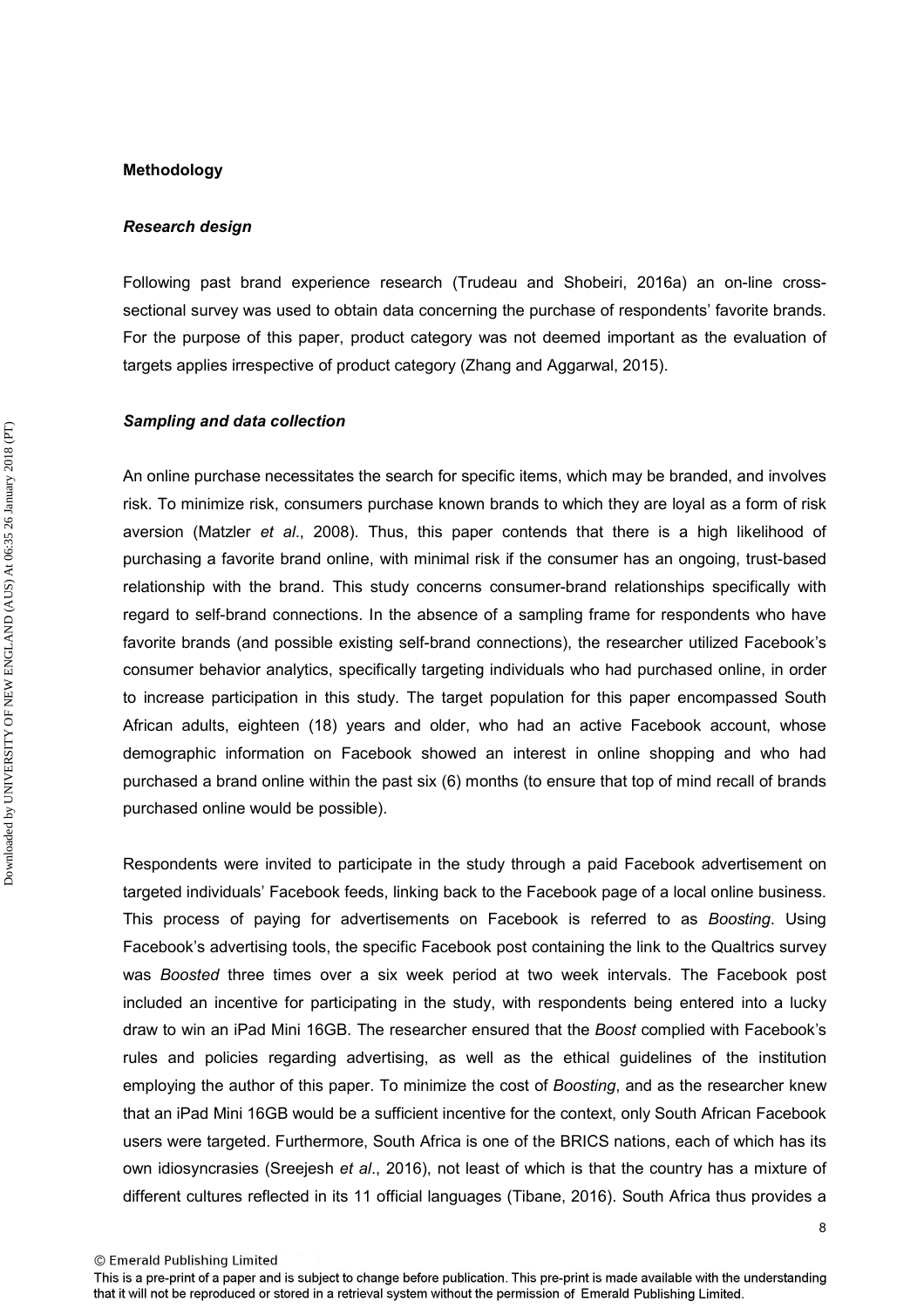rich, amenable environment for considering consumer-brand relationships in a multicultural developing country, answering the call for research in such a context (Stockburger-Sauer *et al*., 2012). In this context, significant socioeconomic, cultural and regulative departures are evident in the institutional assumption of Western developed countries, which impact relationships and constructs (Burgess and Steenkamp, 2006).

A total of 1059 surveys was started by respondents who accepted the terms and conditions of the survey and competition, and 664 respondents (63%) answered "Yes" to the screening question as to whether they had engaged in purchasing brands online within the last six (6) months. Finally, a realized sample of 317 respondents was deemed sufficient for data analyses based on exclusion of cases of extreme missing values. Extreme missing values could be due to respondents starting the survey because of a desire to qualify for the research incentive (an iPad Mini 16GB) but abandoning it due to survey length. The realized sample size was comparable to that of previous studies investigating similar constructs (Escalas and Bettman, 2003; Trudeau and Shobeiri, 2016a).

## *Survey design*

Downloaded by UNIVERSITY OF NEW ENGLAND (AUS) At 06:35 26 January 2018 (PT) Downloaded by UNIVERSITY OF NEW ENGLAND (AUS) At 06:35 26 January 2018 (PT)

In order to identify possible survey problems, the survey was pretested by means of a link to the survey on Qualtrics among 30 respondents representing our target population. Based on the pretest, to help respondents gain a better understanding of what was defined as a brand, examples were presented in both the screening question of the survey (for example, Apple, Le Creuset, Country Road, Nike, Nine West, Russell Hobbs, Guess) as well as with each question relating to brands in the survey.

The final survey was divided into three sections. Section A gathered information through multiple choice questions regarding each respondent's online shopping habits, such as the reasons why online purchases were made. In this section, an open-ended option for each question allowed respondents to indicate their reason through selecting 'Other' if not listed as one of the specified options. Section B measured the respondent's brand experience, self-brand connection and brand loyalty with regard to their favorite brand purchased online. Section B utilized a seven point Likert scale in which 1 represented *Strongly disagree* and 7 represented *Strongly agree*. Self-brand connection was measured by adapting the items used by Escalas and Bettman (2003) to use the same Likert scale throughout the questionnaire, and dividing the double barreled statement *I consider Brand X to be 'me' (it reflects who I consider myself to be or the way that I want to present myself to others)* into two separate statements. Self-brand connection was therefore measured with eight statements. Brand experience was measured by adapting the items used by Brakus *et al.* (2009) and consisted of twelve statements. The items were adapted to rephrase previously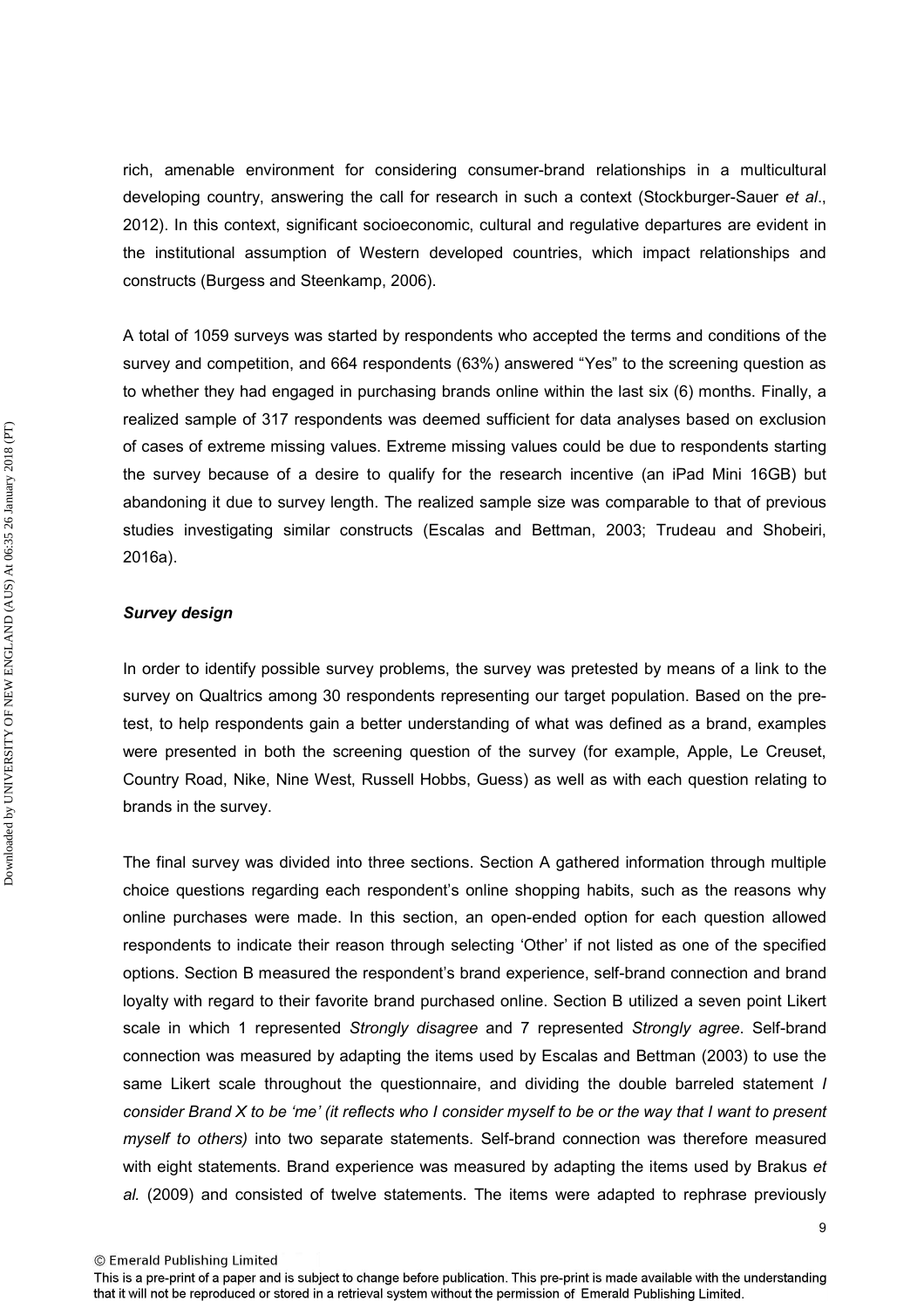reverse scored items in the same direction as other items, as done by Trudeau and Shobeiri (2016a). Lastly, brand loyalty was measured by the items used by Keller (2001) and consisted of seven statements. All items were rephrased to apply to respondent's favorite brand purchased online. Section C collected demographic information such as gender and the average amount spent per online brand purchase.

## *Data analyses*

Descriptive statistics were calculated in SPSS Version 23 (IBM SPSS, 2015). Reliability and validity of the measures were analyzed through confirmatory factor analysis in AMOS Version 23 (IBM SPSS Amos, 2015). To test the hypotheses, structural equation modelling (SEM) in AMOS Version 23 (IBM SPSS Amos, 2015) was done. By examining curve estimation in SPSS the linearity of relationships between self-brand connection and brand experience, brand experience and brand loyalty as well as self-brand connection and brand loyalty were examined, and all relationships were found to be linear (*p* < 0.005 for all three relationships). Bootstrapping with the bias-corrected confidence interval was used owing to non-normal data to correct for the possible inflation of results (Enders, 2005). Bollen-Stine bootstrapping was used to reflect the asymmetry of the data (Bollen and Stine, 1990).

The model fit indices included the normed Chi-square, with guidelines ranging between a 2:1 and 3:1 ratio (Kline, 2011), the comparative fit index (CFI) and Tucker-Lewis index (TLI), where a value of 0.90 or higher is satisfactory (Bagozzi and Yi, 1988), and the root mean square error of approximation (RMSEA) with values ranging up to 0.08 considered as appropriate (Van de Schoot *et al*., 2012). Hypotheses 1 and 2 were tested in the same model, followed by mediation analysis to examine Hypothesis 3. For the mediation analysis, the association between self-brand connection and brand loyalty was first determined by eliminating the path from self-brand connection to brand experience, after which the indirect effect was considered. The conditions for mediation recommended by Baron and Kenny (1986) were applied for this paper, and SEM was used to address possible measurement error (Baron and Kenny 1986). In this way, the relation between self-brand connection and brand experience was determined, and similarly, the relation between brand experience and brand loyalty was determined. And when controlling for these associations, the previously significant relationship between self-brand connection and brand loyalty became non-significant. Competing models were considered until a final conclusion was made about the best model based on the Bayesian Information Criterion (BIC) values, which considers the balance between fit and complexity, and therefore the model with the lowest BIC is considered to be the best (Posada and Buckley, 2004; Van de Schoot *et al*., 2012).

© Emerald Publishing Limited

10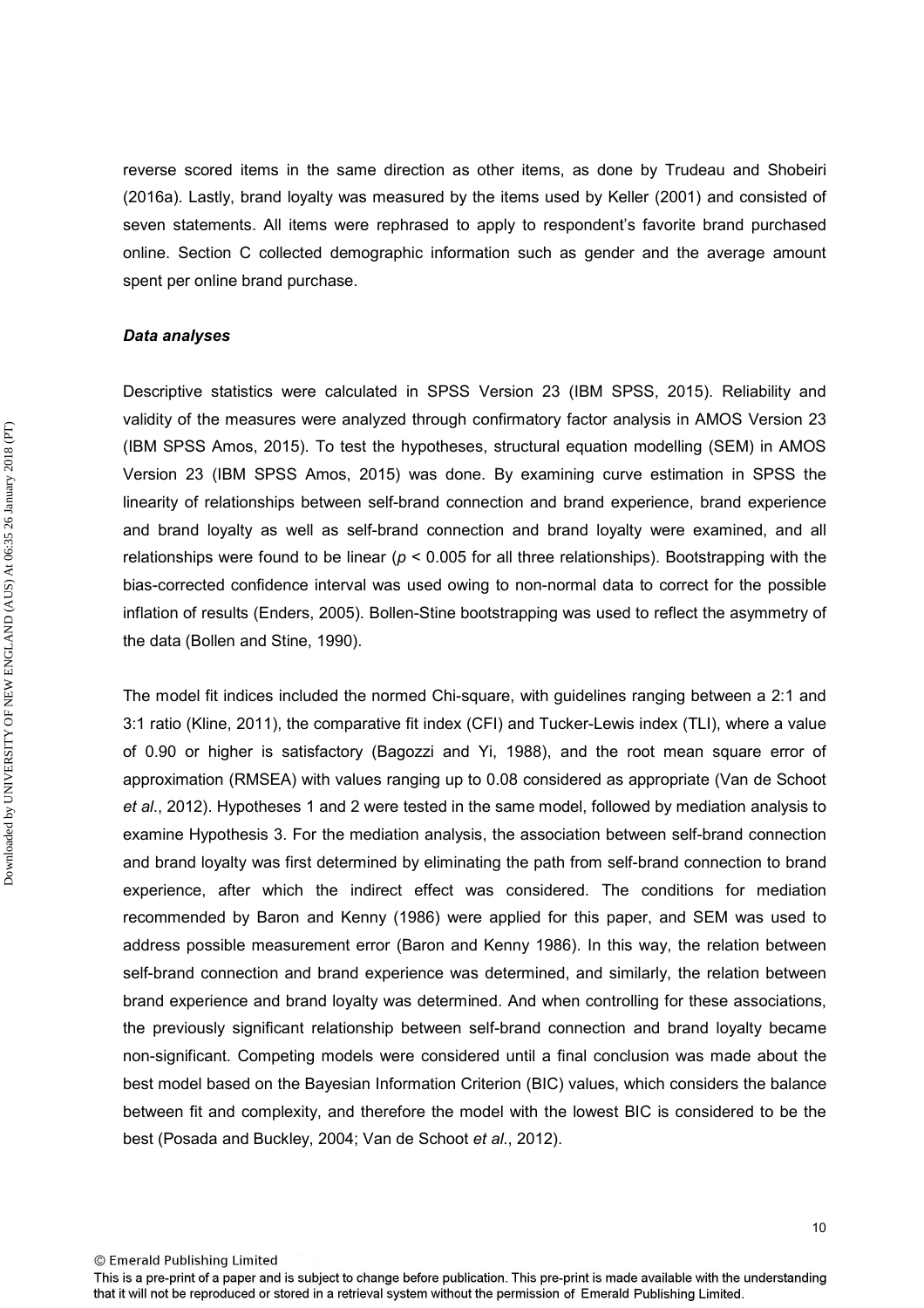#### **Results**

#### *Sample profile*

The majority of respondents were female (85.5%). This was anticipated, owing to the fact that online shoppers in South Africa tend to be predominantly female (Van Zyl, 2015). A majority of female participants would not hinder the investigation of the hypothesized relationships. With regard to age, respondents selected the year in which they were born with the youngest respondent being born in 1997 and the oldest respondent in 1953 (mean age = 44 years old). As demonstrated from the mean for the average spend per online purchase of a brand (R2244.96), and the mean for gross income reported (R27200.70), respondents could and did spend money on reputable brands. However, the majority of respondents were not regular online shoppers of reputable brands, with 5.4% purchasing bi-weekly, 19.6% purchasing monthly, and 73.2% purchasing every few months, while only 1.9% purchase reputable brands online on a weekly basis. Three main reasons for purchasing reputable brands online from a multiple choice multiple option question included convenience and being able to shop when they want to (77.9%), time efficiency in comparison to visiting brick and mortar shops (57.4%) and the availability of products which can't be found elsewhere (49.5%), while discrete shopping (9.8%) and reviews from other shoppers (19.9%) were some of the least selected options chosen as reasons for purchasing reputable brands online. Two postgraduate students examined respondents' listed favorite brands, and verified that all chosen brands could be considered as reputable brands.

## *Confirmatory factor analysis*

In order to investigate convergence in measurement and discriminant validity of the scales used in this paper, a confirmatory factor analysis was done. To determine the appropriate factor structure for the brand experience scale, two measurement models were compared. The measurement model with brand experience as a second-order reflective construct with four underlying dimensions used as indicators, namely sensory, affective, behavioral and intellectual (BIC = 954.415), was compared to the measurement model with the sensory, affective, behavioral and intellectual dimensions as first-order reflective constructs (BIC = 955.471). Owing to the BIC value being smaller and indicating the best model fit (Posada and Buckley, 2004; Van de Schoot *et al*., 2012), brand experience was included in the model as a second-order reflective construct with the four underlying dimensions (as proposed by Brakus *et al.*, 2009). Sample results support the validation of brand experience as a second-order reflective construct with four underlying dimensions. Previously, individual thematic interviews were used to examine brand experience (Lundqvist *et al*., 2013). In the majority of quantitative studies, the dimensions of brand experience have been used to profile consumers through cluster analysis (Zarantonello and Schmitt, 2010), to

<sup>©</sup> Emerald Publishing Limited

This is a pre-print of a paper and is subject to change before publication. This pre-print is made available with the understanding that it will not be reproduced or stored in a retrieval system without the permission of Emerald Publishing Limited.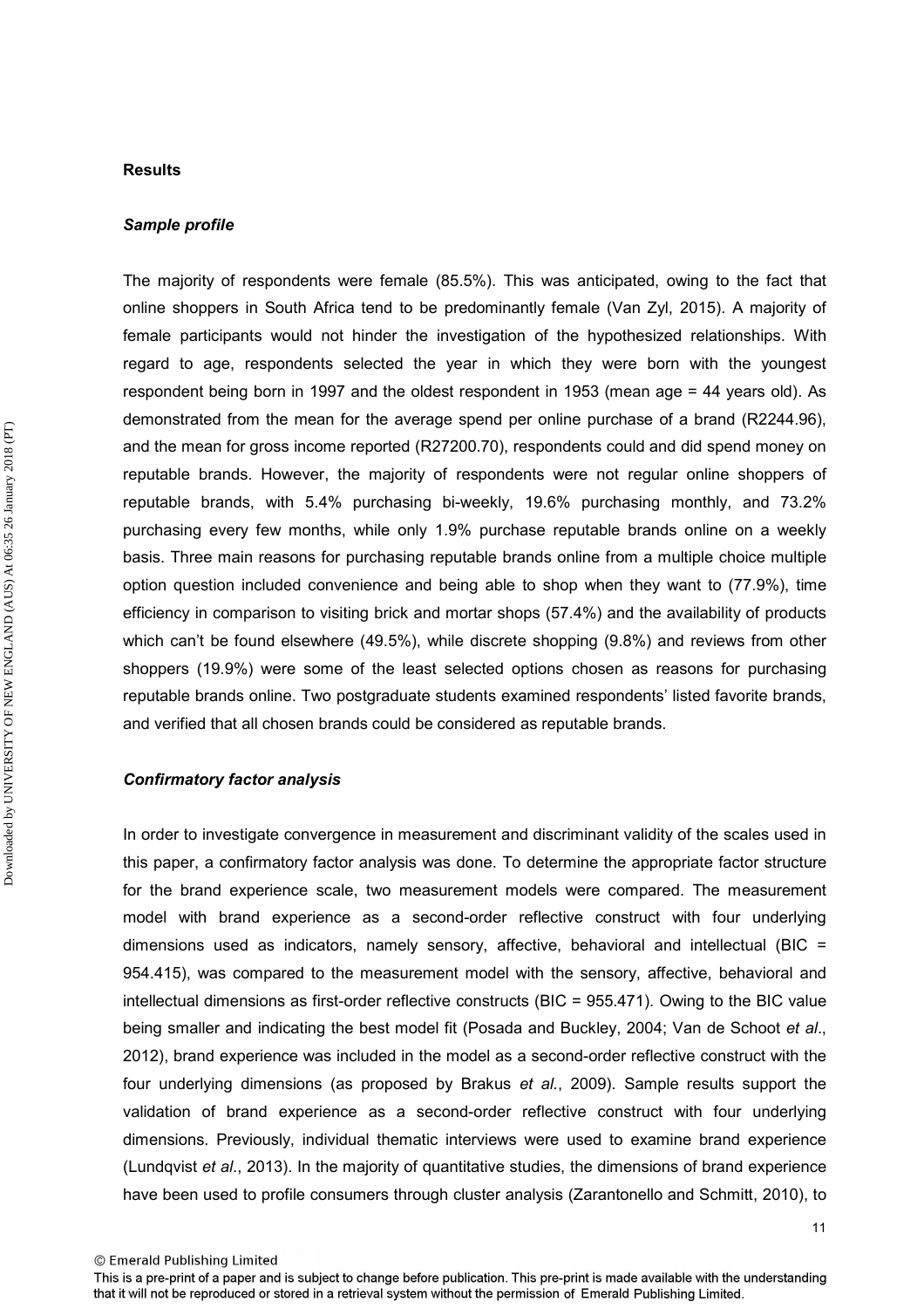examine social currency as antecedent to brand experience (Trudeau and Shobeiri, 2016a), as well as to examine brand experience as antecedent to brand equity (Zarantonello and Schmitt, 2013), satisfaction and loyalty (Walter *et al*., 2013). Nysveen *et al*. (2013) found "acceptable but not very good model fit" when using brand experience as proposed by Brakus *et al*. (2009) as a second-order construct in their structural model. Although it is stated by Iglesias *et al*. (2011) that brand experience was used as a second-order construct in their model, the standardized item squared loadings for the four dimensions' items are presented separately, and not as indicators of brand experience. Examining brand experience as a second-order construct was not only theoretically supported in our model but is also an important empirical contribution of this paper.

Three items from the self-brand connection measure with low standardized weights negatively affecting reliability were removed from further analyses. The average variance extracted (AVE) for all factors were above 0.5. The standardized weights (S.W.) and AVE for all factors are presented in Table 1.

## ----------------------------------------------------------------------------------------------------------------------------------- **Insert Table 1 here**  -----------------------------------------------------------------------------------------------------------------------------------

Further results of the confirmatory factor analysis (descriptive statistics, reliabilities, square root of the Average Variance Extracted and correlations) for the three main constructs of our study, namely self-brand connection, brand experience and brand loyalty are provided in Table 2.

## ----------------------------------------------------------------------------------------------------------------------------------- **Insert Table 2 here**  -----------------------------------------------------------------------------------------------------------------------------------

From Table 2 it is evident that all values for scale reliability, that is, Cronbach's alphas and Jöreskog's rho, were above 0.7, indicating good reliability (Bagozzi and Yi, 1988). Furthermore, the average variance extracted (AVE) for all factors was above 0.5, an acceptable amount of variance explained (Fornell and Larcker, 1981), indicating convergence in measurement (Bagozzi, 1981). It can be deduced that large, positive correlations (Cohen, 1988) exist between self-brand connection and brand experience (*r*=0.824), and between brand experience and brand loyalty (*r*=0.575), while a medium positive correlation between self-brand connection and brand loyalty was found (*r*=0.495).

To investigate discriminant validity, the square root of the AVE should be higher than the correlation between two factors (Fornell and Larcker, 1981). Although the correlations between the four brand experience dimensions and self-brand connection (sensory *r*=0.628; affective *r*=0.697;

© Emerald Publishing Limited

This is a pre-print of a paper and is subject to change before publication. This pre-print is made available with the understanding that it will not be reproduced or stored in a retrieval system without the permission of Emerald Publishing Limited.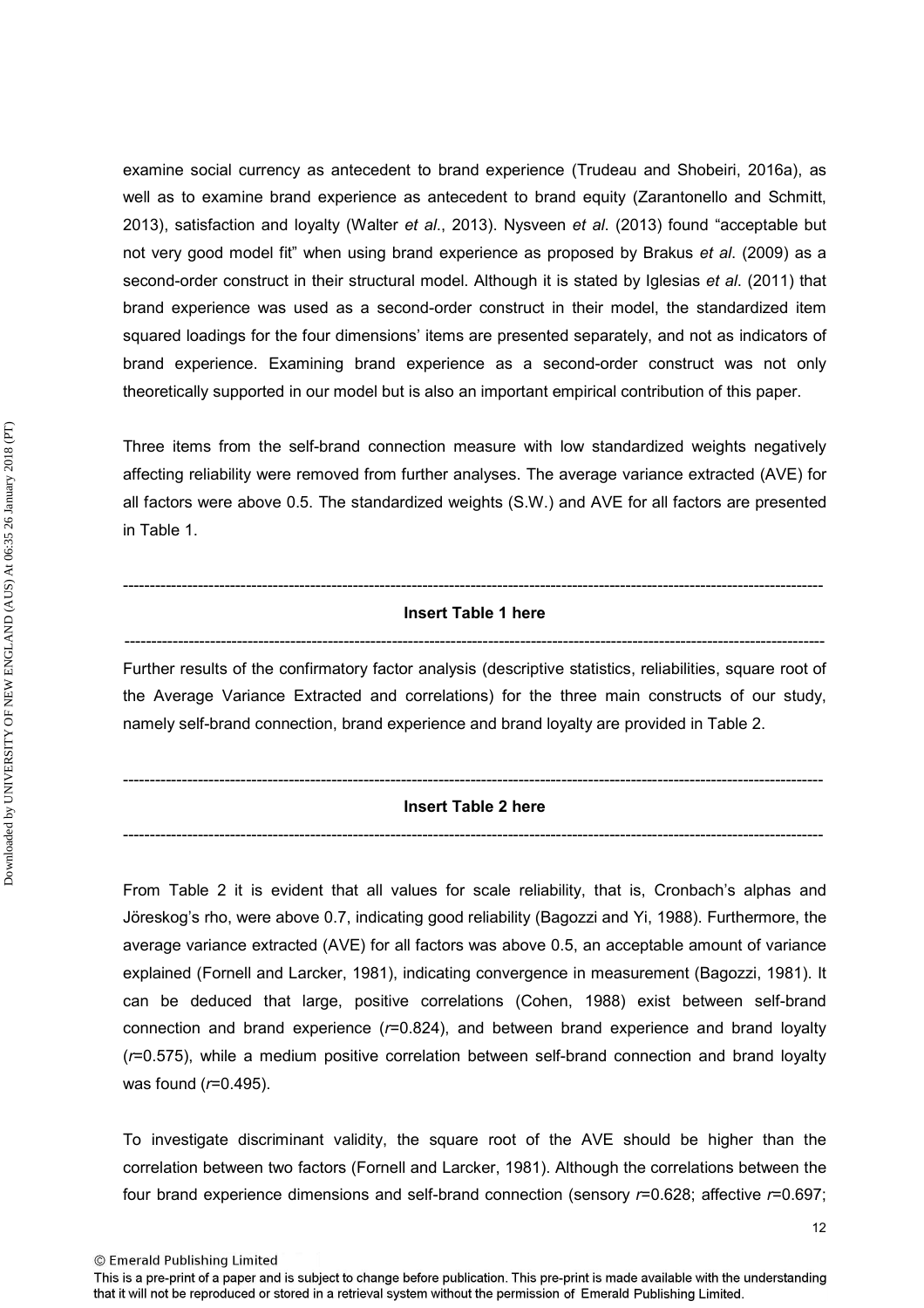behavioral *r*=0.513; intellectual *r*=0.517) were lower than the square root of the AVE for self-brand connection, the discriminant validity of self-brand connection and the second-order brand experience factor should be further investigated as this correlation (*r*=0.824) was larger than the square root of the AVE. Therefore, a Chi-square difference test, as proposed by Shiu *et al*. (2011), between the unconstrained and constrained model was considered to confirm whether self-brand connection and the second-order brand experience are in fact two separate constructs. A value larger than 3.84 with the 1 degree of freedom (Bagozzi and Yi, 1988), along with the confidence interval for the correlations which does not contain unity with correlations significantly different from 1.00 at the 0.05 level (Bagozzi *et al*., 1991), is sufficient proof that self-brand connection and the second-order brand experience are distinct constructs and would thus indicate discriminant validity (Shiu *et al*., 2011). The Chi-square difference test (Chi-square difference = 53.314, *df* = 1) and bias corrected confidence interval for the correlation (BBCI Lower = 0.753, BBCI Upper = 0.877) therefore confirm discriminant validity between self-brand connection and the second-order brand experience (which is from here on referred to as brand experience in this paper).

The measurement model was found to fit the data acceptably. The relative Chi-square (CMIN/*df* = 637.676/245 = 2.603) was below 3. The CFI (0.915), TLI (0.904) and RMSEA (0.071, [LO90 = 0.064; HI90 = 0.078]) indicated good model fit.

#### *Testing hypotheses 1 and 2*

To examine the relationships between self-brand connection and brand loyalty (H1), self-brand connection and brand experience (H2), as well as brand experience and brand loyalty (previously established), structural paths were added to the model. The non-normal distribution of the data necessitated the use of the Bollen-Stine bootstrap and the bias corrected confidence interval (BBCI) to assess significant effects during model estimation (Bollen and Stine, 1990; Enders, 2005). The results of Hypotheses 1 and 2 are presented in Figure 1.

## ----------------------------------------------------------------------------------------------------------------------------------- **Insert Figure 1 here**  -----------------------------------------------------------------------------------------------------------------------------------

The structural model presented in Figure 1 to test Hypotheses 1 and 2 (Model 1, see Table 3) resulted in good overall model fit (CMIN/*df* = 637.676/245 = 2.603; CFI = 0.915; TLI = 0.904; RMSEA =  $0.071$  [LO90 =  $0.064$ ; HI90 =  $0.078$ ]). By including the structural path from self-brand connection to brand experience, the association between self-brand connection and brand loyalty was non-significant (0.066; two-tailed *p*-value = 0.635 [BBCI Lower = -0.253; BBCI Upper = 0.362]). H1 stating that self-brand connection is positively associated with brand loyalty while

© Emerald Publishing Limited

This is a pre-print of a paper and is subject to change before publication. This pre-print is made available with the understanding that it will not be reproduced or stored in a retrieval system without the permission of Emerald Publishing Limited.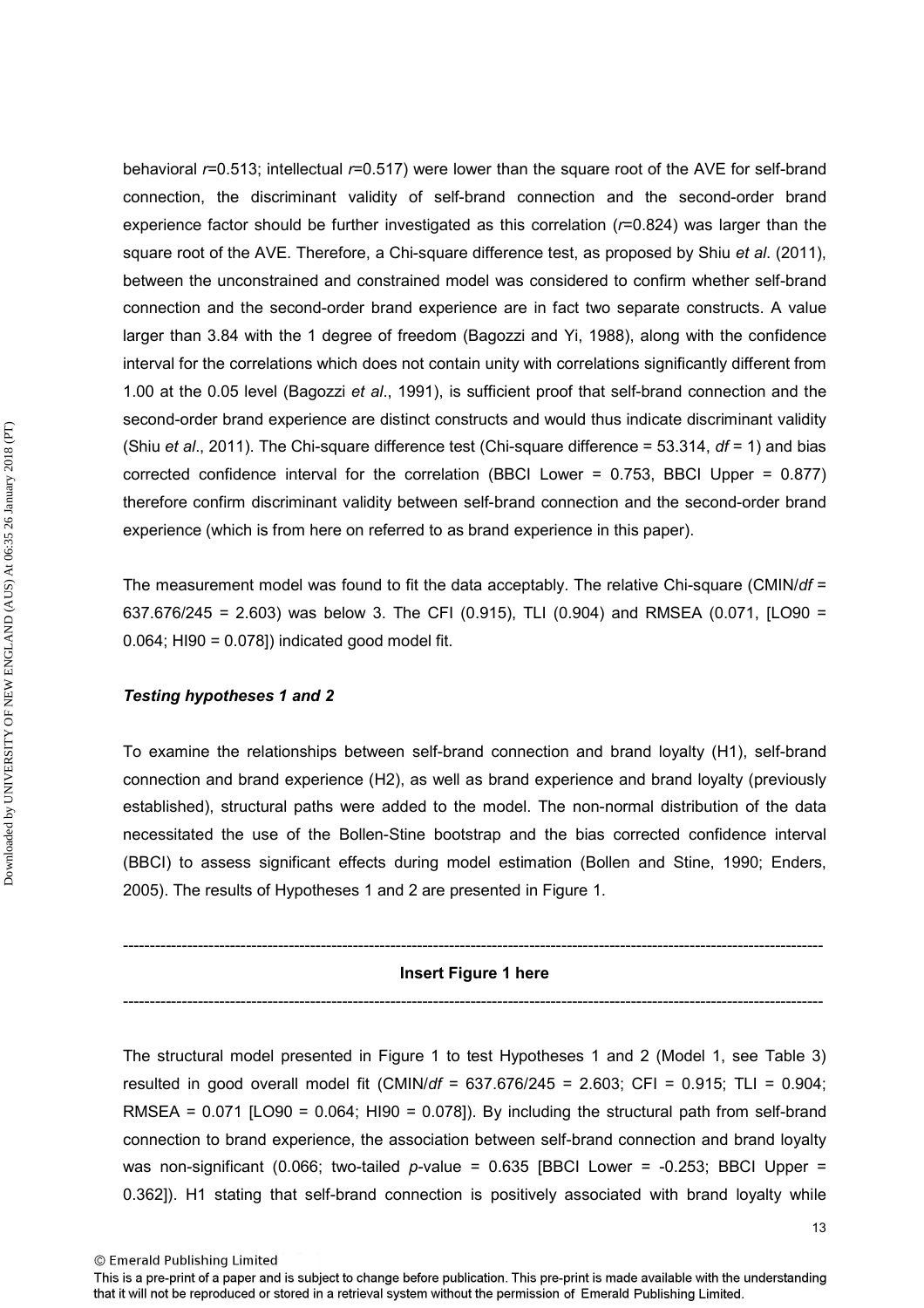controlling for self-verification is therefore not supported. However, brand experience had a significant positive association with brand loyalty (0.521; two-tailed *p*-value = 0.004 [BBCI Lower = 0.260; BBCI Upper = 0.850]). Furthermore, self-brand connection had a significant positive association with brand experience (0.824; two-tailed *p*-value = 0.007 [BBCI Lower = 0.754; BBCI Upper = 0.878]). H2 stating that self-brand connection is positively associated with brand experience is therefore supported. Results reflect that self-brand connection is not directly associated with brand loyalty when the path from self-brand connection to brand experience is included in the model. Also, brand loyalty does not directly reflect the self-brand connection when controlling for self-verification through brand experience.

## *Testing hypothesis 3*

In order to explore further the direct and indirect relations between self-brand connection and brand loyalty mediated through brand experience, the relation between self-brand connection and brand loyalty was first determined by eliminating the path from self-brand connection to brand experience (competing Model 2, see Table 3), after which the indirect association was considered (Model 1, see Table 3). With regard to the direct relationships, results indicated a significant positive relationship between self-brand connection and brand loyalty when the path from selfbrand connection to brand experience was excluded (0.254; two tailed *p*-value = 0.02 [BBCI Lower = 0.061; BBCI Upper = 0.407]). As evident from testing Hypotheses 1 to 3, when considering Baron and Kenny's (1986) conditions for mediation, the relation between self-brand connection and brand experience was significant (0.824; two-tailed *p*-value = 0.007 [BBCI Lower = 0.754; BBCI Upper = 0.878]), the relation between brand experience and brand loyalty was also significant (0.521; two-tailed *p*-value = 0.004 [BBCI Lower = 0.260; BBCI Upper = 0.850]), and when controlling for these effects, the previously significant relationship between self-brand connection and brand loyalty became non-significant (0.066; two-tailed *p*-value = 0.635 [BBCI Lower = -0.253; BBCI Upper = 0.362]). Bootstrap results of the indirect relationship also revealed a significant association between self-brand connection and brand loyalty mediated through brand experience (0.429; two-tailed *p*-value = 0.004). H3 stating that brand experience mediates the association between self-brand connection and brand loyalty is therefore supported. Based on Zhao *et al*.'s (2010) classification, this paper found support for indirect-only mediation, or full mediation as Baron and Kenny (1986) originally classified this type of mediation, whereby the association of self-brand connection and brand loyalty is mediated through brand experience.

## *Competing models*

The hypothesized and tested model was compared to three competing models owing to the fact that full mediation was observed during the data analyses and that previous studies have used the

<sup>©</sup> Emerald Publishing Limited

This is a pre-print of a paper and is subject to change before publication. This pre-print is made available with the understanding that it will not be reproduced or stored in a retrieval system without the permission of Emerald Publishing Limited.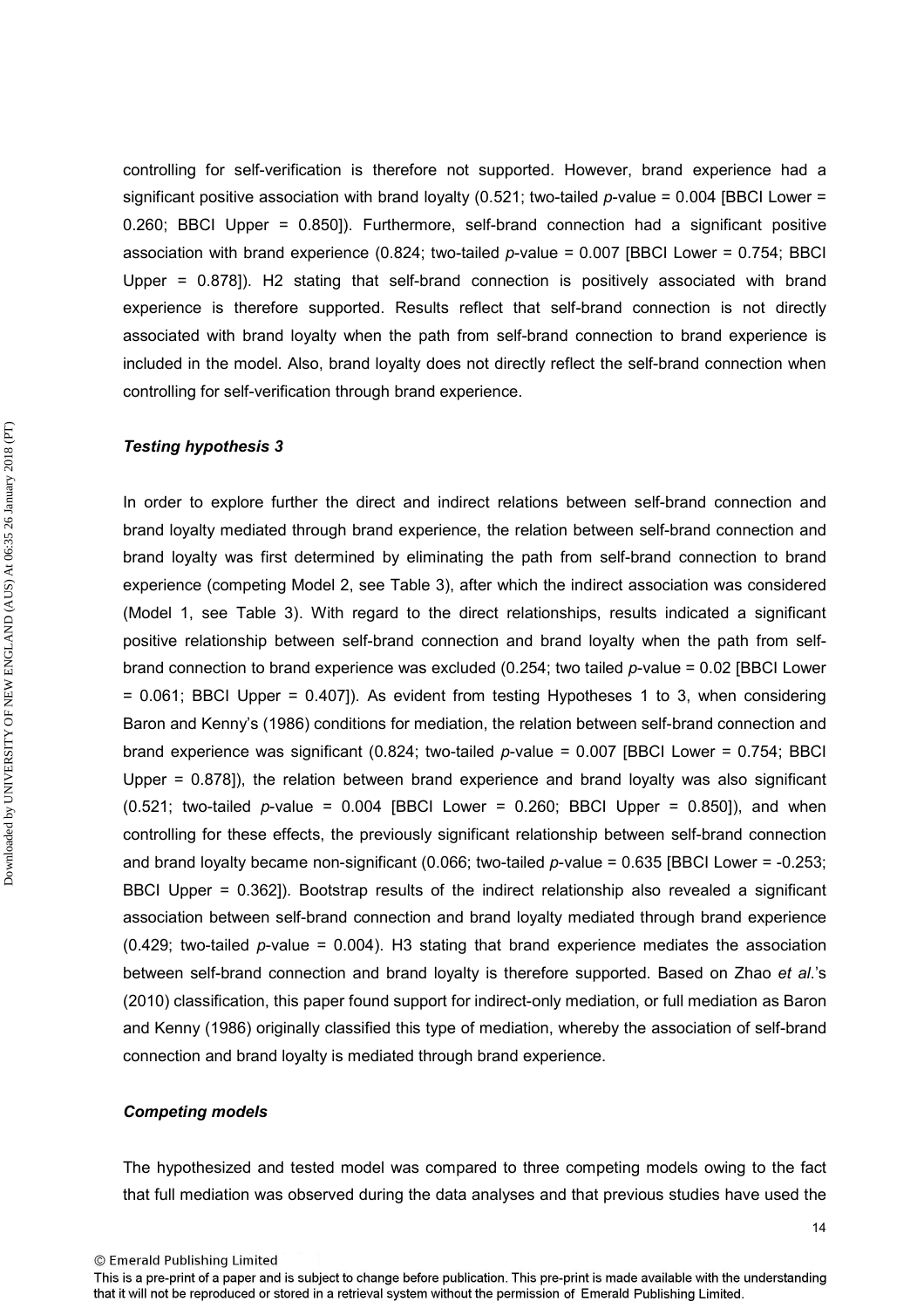brand experience dimensions separately rather than as loadings on a second-order construct in data analyses (Trudeau and Shobeiri, 2016a; Walter *et al*., 2013; Zarantonello and Schmitt, 2010). The first competing model (Model 2) had no path from self-brand connection to brand experience, and only included the paths from self-brand connection and brand experience to brand loyalty. The second competing model (Model 3) used the four underlying brand experience dimensions as separate mediators between the association of self-brand connection and brand loyalty. The third competing model (Model 4) was the full mediation model as supported in our hypotheses testing, with no direct path from self-brand connection to brand loyalty in the model. The Bayesian Information Criterion (BIC) values for each of the competing models were considered, where the model with the lowest BIC is considered to have the better balance between fit and complexity (Posada and Buckley, 2004; Van de Schoot *et al*., 2012). All model fit indices including the BIC values of the hypothesized model and the three competing models are presented in Table 3.

## ----------------------------------------------------------------------------------------------------------------------------------- **Insert Table 3 here**  -----------------------------------------------------------------------------------------------------------------------------------

Following the analyses and as indicated in Table 3, although the fit indices of Model 1, our hypothesized model and Model 4, the full mediation model are very similar, owing to the BIC value of Model 4 being the smallest (BIC = 948.895), the full mediation model is the model of best fit. In the full mediation model, self-brand connection had a significant positive relationship with brand experience (0.828; two tailed *p-value* = 0.005 [BBCI Lower = 0.766; BBCI Upper = 0.884]), brand experience had a significant positive relationship with brand loyalty (0.583; two tailed *p-value* = 0.007 [BBCI Lower = 0.490; BBCI Upper = 0.665]), and Bootstrapping results for the indirect relationship also revealed a significant association between self-brand connection and brand loyalty mediated through brand experience (0.483; two-tailed *p*-value = 0.006). Results support the conception that the self-brand connection-loyalty association is better understood by including brand experience as self-verification process and thus as mediator for this association.

## **Discussion and recommendations**

Maintaining consumers' self-brand connections would benefit brands in the modern competitive marketing environment. Previous research on self-brand connection established relational outcomes thereof (Dwivedi, 2014). However, self-brand connection entails that consumers themselves either incorporated the brand into their self-concepts, or not (Escalas and Bettman, 2003). This paper's model supports that brand experience – importantly, which is adaptable by brand managers – plays a role in transferring the effects of self-brand connection onto brand loyalty.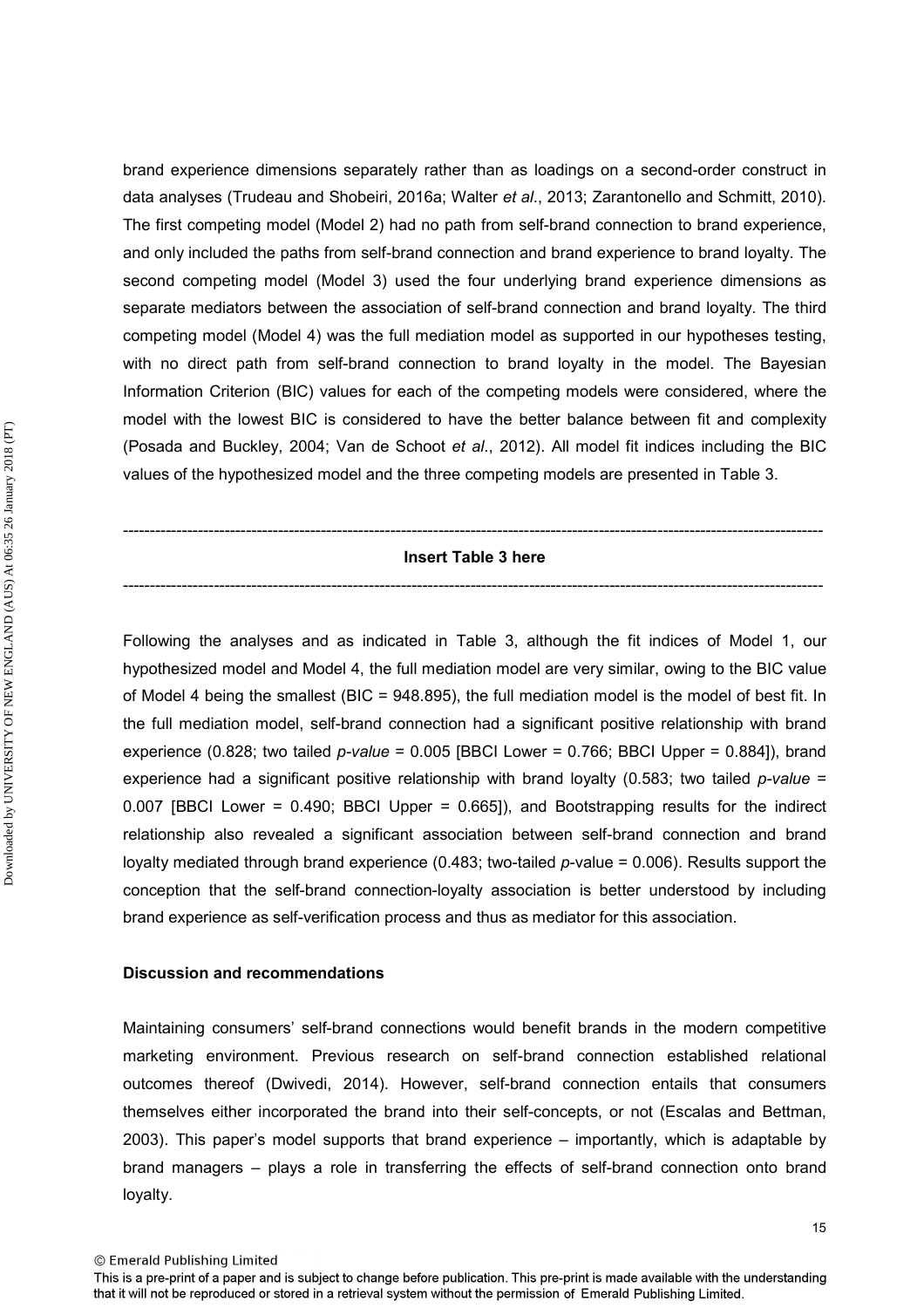In contrast to previous findings (Escalas and Bettman, 2003), results from this paper indicated that brand experience fully explains the relation between self-brand connection and brand loyalty, that is, this is a fully mediated relationship. Extant research shows a direct relationship between selfbrand connection and brand loyalty. This relationship is reexamined here to include a potentially important but previously unexplored mediator – brand experience – as self-verification process. When disregarding the brand experience, self-brand connection is positively associated with brand loyalty, as found in previous studies. However, self-brand connection is not directly associated with brand loyalty when taking into account the brand experience. Instead brand experience is associated with brand loyalty, and self-brand connection is associated with brand experience and works through self-verification that can arise from the brand experience to be associated with brand loyalty. While building strong relationships with consumers is important, brand loyalty may not necessarily occur. Brand experience will determine whether the self-brand connection is maintained or abandoned, and whether self-brand connection is associated with brand loyalty. Brand experience intervenes in the association between self-brand connection and brand loyalty. Omitting brand experience will result in inaccurate conclusions about the nature of the self-brand connection-loyalty relationship.

Self-brand connection is, however, positively related to brand experience. These results mean that should consumers have self-brand connections, their brand experiences would serve as a selfverification process. Brand experience can thus be considered as a self-verification process. Respondents who integrated the brand into their self-concepts positively associated the brand experience with such self-brand connections, which provides preliminary evidence of a previously unrecognized but important role of brand experience. Consumers have self-concepts that they want to verify, and through the brand experience they get the opportunity to do so. Hereby the brand experience may be elicited, used for feedback and selectively recalled to form a positive experience with the brand, which in turn, reinforces the self-brand connection. The reason behind consumers choosing to maintain self-brand connections and brand loyalty only with certain brands is further explicated through the mediated association the brand experience provides. Practically, consumers' self-verification through the brand experience thus afford brand managers the opportunity to further benefit from self-brand connections. Not only will consumers maintain their relationships with brands, but their brand experience would be perceived in a rose colored manner by selectively viewing the brand experience to self-verify existing self-brand connections. Although self-brand connection and the perceived brand experience are subjective for each consumer, brand experience has a dual role, which can be leveraged by brand managers: by maintaining selfbrand connections and/or by being positively perceived based on self-brand connections. An optimal brand experience would be the mechanism through which self-brand connection is associated with brand loyalty.

<sup>©</sup> Emerald Publishing Limited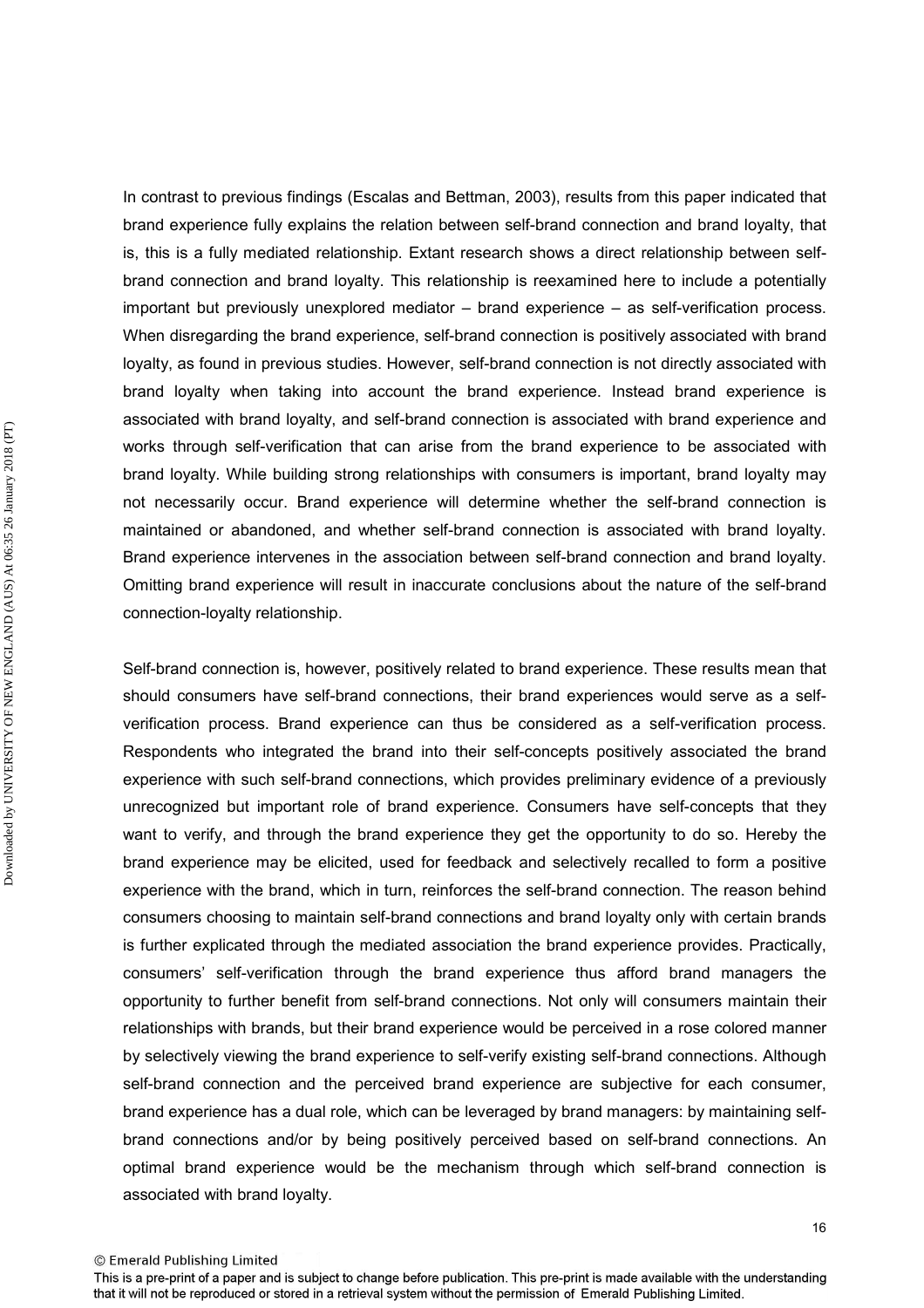Moreover, brand experience was positively related to brand loyalty, as proposed by Brakus *et al*. (2009). It is recommended that enhancing brand experience should be a priority to obtain brand loyalty, and for brands wishing to move their transactional consumers, supporting the brand as and when it is deemed necessary instead of building relationships with brands, to relational ones who invest in maintaining the relationship with the brand, by capitalizing on consumers' possible selfbrand connections. Functional brands can be positioned by using emotional appeals, while symbolic, emotionally laden brands in turn could utilize some utility component (Iyer *et al*., 2016), to enhance the sensory, affective, behavioral and cognitive dimensions of consumers' brand experiences, resulting in a total brand experience.

Furthermore, in support of the argument that weak consumer-brand relationships should receive attention (Alvarez and Fournier, 2016; Fournier, 1998), it is advised that brand experience could also be used in weak consumer-brand relationships to strengthen the bond between the consumer and the brand. Although self-brand connection is an internal cognitive process, brand managers may use the brand experience to their advantage; if brand managers can create multi-dimensional brand experiences that enable consumers to verify existing self-brand connections, brand loyalty should be positively affected through the proposed indirect association where brand experience intervenes between self-brand connection and loyalty. The implication is that brand managers should have agency in managing consumers' self-brand connections and loyalty through the brand experience. When a brand such as Apple then creates a logo with the clear image of an apple which can be seen, and the iPhone which is touched (sensory dimension), establishing an emotional connection with current customers as the iPhone is used in one's personal and professional capacity when making memories, and amongst other things, capturing these with photos (affective dimension), pushing the consumer to utilize the camera (behavioral dimension) and creates excitement by stimulating curiosity about the unveiling of the new iPhone 7 (intellectual dimension), four dimensions work together to create a brand experience not easily forgotten.

By identifying brand experience as mediator for consideration in future research examining the self-brand connection-loyalty association, the importance of validating a scale to measure brand experience is paramount. Successfully validating brand experience as a second-order construct in this paper is another important contribution. Depending on theories they employ, future scholars may investigate relations between brand experience as a second-order construct including sensory, affective, behavioral and intellectual dimensions, and other constructs as done in this model. Or, they may wish to propose relations between specific dimensions and various other constructs of interest.

17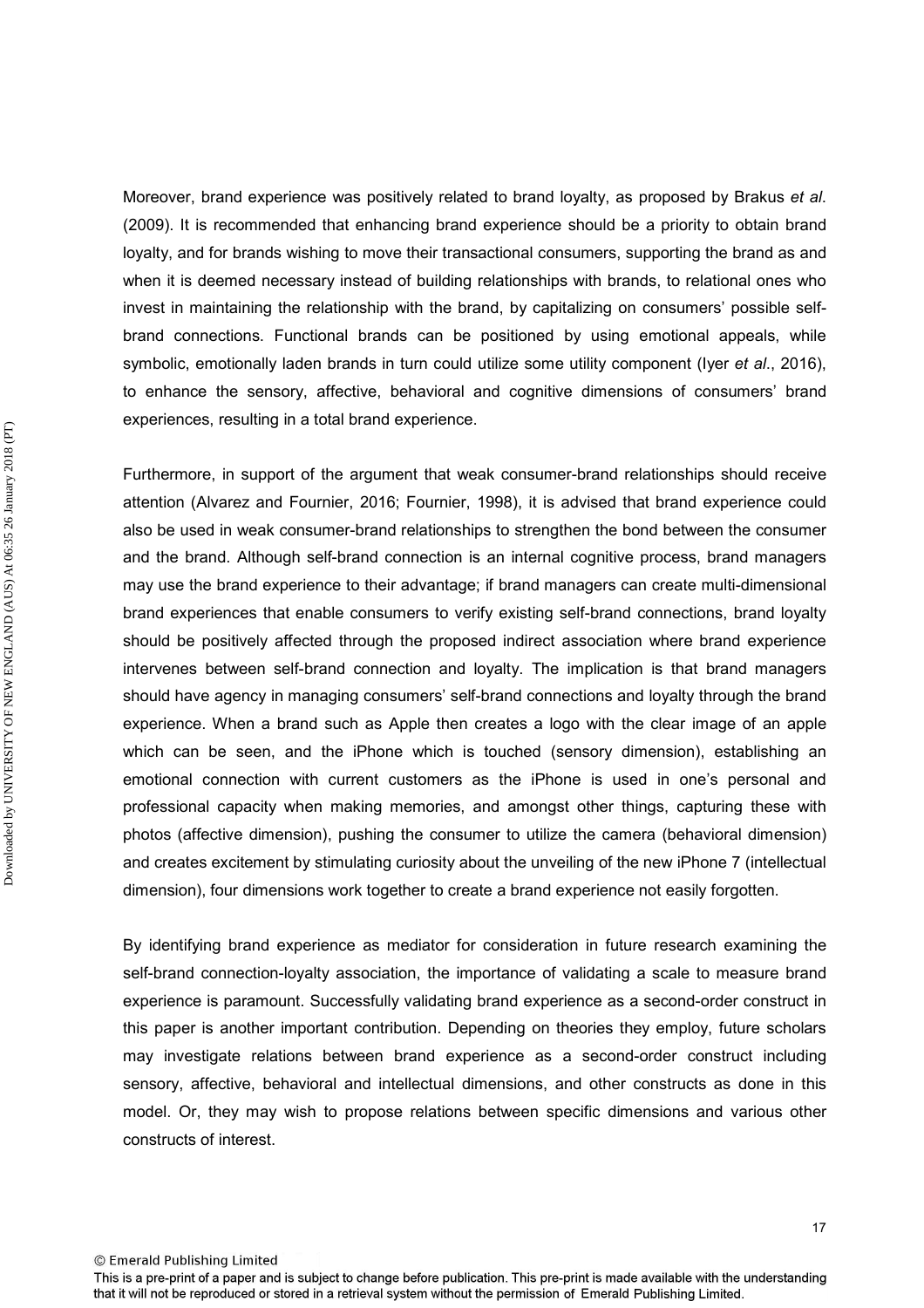#### *Contributions*

Theoretically, this paper positioned brand experience as a self-verification process which explained the association between self-brand connection and brand loyalty. In other words, self-verification is the underlying principle governing the self-brand connection from the consumer's perspective. This paper contributes to literature on self-brand connection by theoretically accounting for its relations with brand experience and brand loyalty. This paper therefore extends previous research on consumer-brand relationships to include brand experience as mediator between consumers' selfbrand connections and brand loyalty. Furthermore, a scale for brand experience as second-order construct is validated. In contrast to most previous studies on brand experience (Trudeau and Shobeiri, 2016a; Walter *et al*., 2013; Zarantonello and Schmitt, 2013; Zarantonello and Schmitt, 2010), the dimensionality of brand experience is confirmed as a second-order construct with four underlying dimensions, namely, sensory, affective, behavioral and intellectual. Such a multidimensional view on the brand experience can accommodate all brand inquiries considering the total consumer brand experience, instead of framing the experience based on a singular experience dimension relating to a particular context. The use of the scale proposed by Brakus *et al*. (2009) in the context of this multicultural developing country, South Africa, validates the scale further. In sum, this paper revealed brand experience fully explained the relationship between selfbrand connection and brand loyalty, thereby providing one avenue for brand managers to consider when attempting to maintain or enhance consumers' self-brand connections and brand loyalty.

## **Limitations and recommendations for future research**

While the cross-sectional design may reduce external validity and prohibits causal inferences, the use of Facebook advertisements through Boosting is proposed as a data collection method for developing countries where obtaining sampling frames remain challenging and resources are constrained. The results may have been more conservative in a more gender-balanced sample as previous research found females to have stronger self-brand connections (Moore and Homer, 2008). Owing to the exploratory nature and theoretical contribution of this paper, it is recommended that future research should address validity concerns, in line with the recommendation of Taylor and Asmundson (2008). Furthermore, brand trust also influences brand loyalty (Chaudhuri and Holbrook, 2001; He *et al*., 2012). Before consumers will form any kind of relationship with a brand, such as a self-brand connection, brand personality should engender trust (He *et al*., 2012). Trust could in future be considered as moderator for the relationships between consumers' self-brand connections, their brand experiences and brand loyalty. Also, the volatility of these relationships with regard to negative discrete brand experiences did not fall within the scope of this paper; the question as to how one would manage negative discrete brand experiences with self-verification motives is still unanswered. Future research could shed light on the point where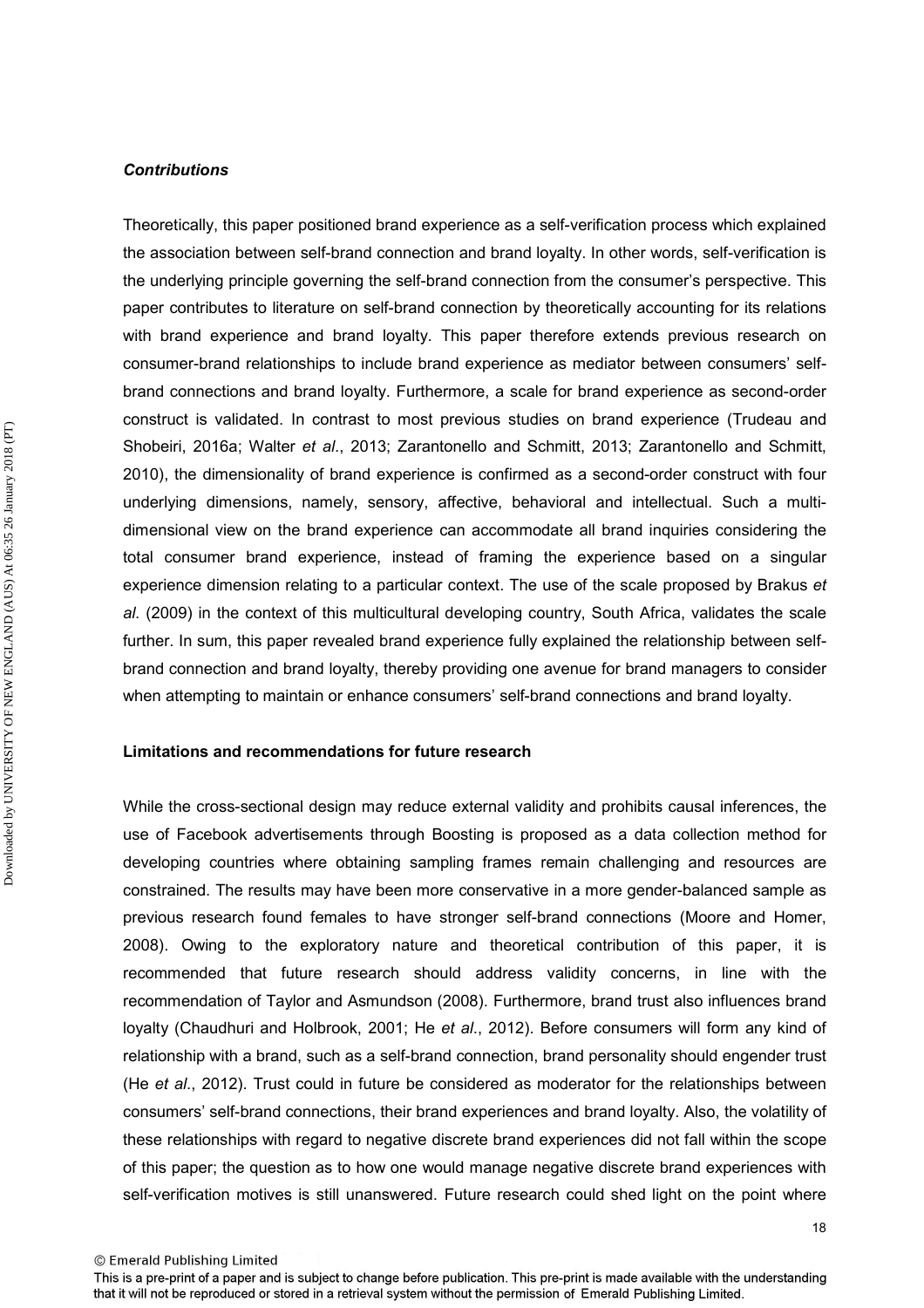discrete negative brand experiences would overshadow the cumulative brand experience and where such failure of verifying the self-brand connection would result in abandoning the self-brand connection and brand loyalty. Arguably, self-verification theory (Swann and Read, 1981) would have us believe that one would first look for alternative and other/more methods of verification for the self-brand connection if brand experience fails in one discrete instance, but that continuous failure to self-verify would have detrimental consequences for the self-brand connection. Despite external validity concerns, this paper contributes to understanding consumers' self-brand connections and illuminating a way for brand managers through brand experience to manage such self-brand connections. Evidence confirming brand experience to be a second-order construct with four underlying dimensions is also provided.

## **Acknowledgements**

The contribution of two postgraduate students for data collection, namely Ms Robin Baptiste and Ms Michelle Du Plessis, as well as the use of Macaroon Collection's Facebook page for data collection purposes is deeply appreciated and acknowledged. Furthermore, the author gratefully acknowledges Professor Jenny Hoobler, Professor Stella Nkomo, Professor Julie Ruth and Dr Jacques Nel, as well as two anonymous reviewers of the Journal of Product and Brand Management for constructive comments on previous drafts of this manuscript.

## **References**

Alvarez, C. and Fournier, S. (2016), "Consumers' relationships with brands", *[Current Opinion in](http://www.emeraldinsight.com/action/showLinks?doi=10.1108%2FJPBM-07-2016-1281&crossref=10.1016%2Fj.copsyc.2015.12.017&isi=000386878800025&citationId=p_1)  [Psychology](http://www.emeraldinsight.com/action/showLinks?doi=10.1108%2FJPBM-07-2016-1281&crossref=10.1016%2Fj.copsyc.2015.12.017&isi=000386878800025&citationId=p_1)*, Vol. 10, pp. 129-135.

Angle, J.W. and Forehand, M.R. (2015), "It's not us, it's you: How threatening self-brand association leads to brand pursuit", *[International Journal of Research in Marketing](http://www.emeraldinsight.com/action/showLinks?doi=10.1108%2FJPBM-07-2016-1281&crossref=10.1016%2Fj.ijresmar.2015.08.003&isi=000376056200014&citationId=p_2)*, Vol. 33 No. 1, pp. 183-197.

Bagozzi, R.P. (1981), "Evaluating structural equation models with unobservable variables and measurement error: A comment", *[Journal of Marketing Research](http://www.emeraldinsight.com/action/showLinks?doi=10.1108%2FJPBM-07-2016-1281&crossref=10.2307%2F3150979&isi=A1981MF19500012&citationId=p_3)*, Vol. 18 No. 3, pp. 375-381.

Bagozzi, R.P. and Yi, Y. (1988), "On the Evaluation of structural equation models", *[Journal of the](http://www.emeraldinsight.com/action/showLinks?doi=10.1108%2FJPBM-07-2016-1281&crossref=10.1007%2FBF02723327&citationId=p_4) [Academy of Marketing Science](http://www.emeraldinsight.com/action/showLinks?doi=10.1108%2FJPBM-07-2016-1281&crossref=10.1007%2FBF02723327&citationId=p_4)*, Vol. 16 No. 1, pp. 74-64.

Bagozzi, R.P., Yi, Y. and Phillips, L.W. (1991), "Assessing construct validity in organizational research", *[Administrative Science Quarterly](http://www.emeraldinsight.com/action/showLinks?doi=10.1108%2FJPBM-07-2016-1281&crossref=10.2307%2F2393203&isi=A1991GF61700004&citationId=p_5)*, Vol. 36 No. 3, pp. 421-458.

Baron, R.M. and Kenny, D.A. (1986), "The moderator-mediator variable distinction in social psychological research: Conceptual, strategic, and statistical considerations", *[Journal of](http://www.emeraldinsight.com/action/showLinks?doi=10.1108%2FJPBM-07-2016-1281&crossref=10.1037%2F0022-3514.51.6.1173&isi=A1986F285400010&citationId=p_6)  [Personality and Social Psychology](http://www.emeraldinsight.com/action/showLinks?doi=10.1108%2FJPBM-07-2016-1281&crossref=10.1037%2F0022-3514.51.6.1173&isi=A1986F285400010&citationId=p_6)*, Vol. 51 No. 6, pp.1173-1182.

Bhattacharya, C.B. and Sen, S. (2003), "Consumer-company identification: A framework for understanding consumers' relationships with companies", *[Journal of Marketing](http://www.emeraldinsight.com/action/showLinks?doi=10.1108%2FJPBM-07-2016-1281&crossref=10.1509%2Fjmkg.67.2.76.18609&isi=000182091900006&citationId=p_7)*, Vol. 67 No. 2, pp.76-88.

© Emerald Publishing Limited

19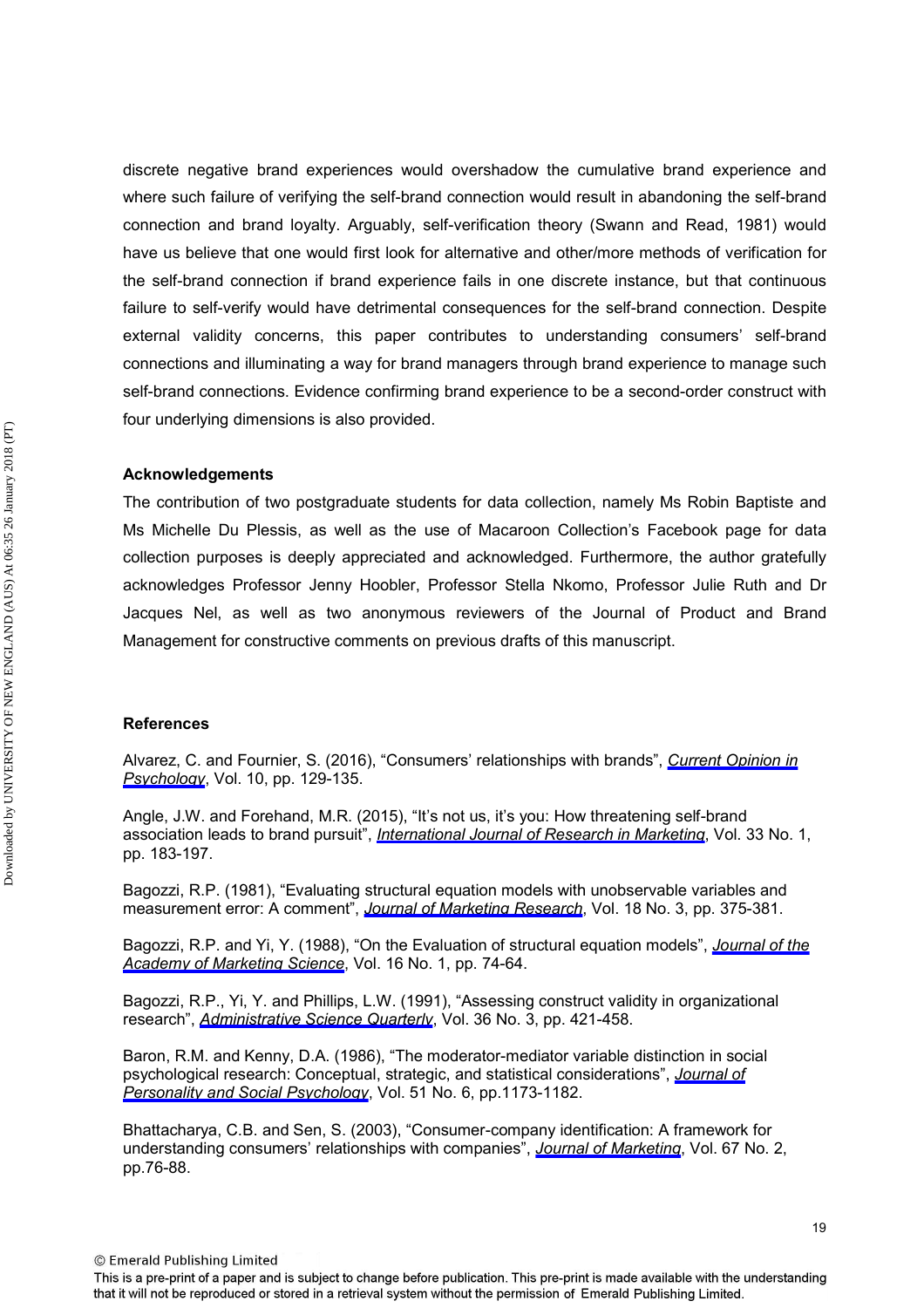Belk, R.W. (1988), "Possessions and the extended self", *[Journal of Consumer Research](http://www.emeraldinsight.com/action/showLinks?doi=10.1108%2FJPBM-07-2016-1281&crossref=10.1086%2F209154&isi=A1988Q202300001&citationId=p_8)*, Vol. 15 No. 2, pp. 139-168.

Belk, R.W. (2013), "Extended self in the digital world", *[Journal of Consumer Research](http://www.emeraldinsight.com/action/showLinks?doi=10.1108%2FJPBM-07-2016-1281&crossref=10.1086%2F671052&isi=000331701600006&citationId=p_9)*, Vol. 40 No. 3, pp. 477-500.

Bollen, K.A. and Stine, R. (1990), "Direct and indirect effects: Classical and Bootstrap estimates of variability", *[Sociological Methodology](http://www.emeraldinsight.com/action/showLinks?doi=10.1108%2FJPBM-07-2016-1281&crossref=10.2307%2F271084&citationId=p_10)*, Vol. 20, pp. 115-140.

Brakus, J.J., Schmitt, B. H. and Zarantonello, L. (2009), "Brand experience: What is it? How is it measured? Does it affect loyalty?", *[Journal of Marketing](http://www.emeraldinsight.com/action/showLinks?doi=10.1108%2FJPBM-07-2016-1281&crossref=10.1509%2Fjmkg.73.3.52&isi=000265271100004&citationId=p_11)*, Vol. 73 No. 3, pp. 52-68.

Burgess, S.M. and Steenkamp, J.E.M. (2006), "Marketing renaissance: How research in emerging markets advances marketing science and practice", *[International Journal of Research in Marketing](http://www.emeraldinsight.com/action/showLinks?doi=10.1108%2FJPBM-07-2016-1281&crossref=10.1016%2Fj.ijresmar.2006.08.001&isi=000243241200002&citationId=p_12)*, Vol. 23 No. 4, pp.337-356.

Camurdan, E., Gurhan-Canli, Z. and Monga, A.B. (2015), "When strong self-brand connections don't protect brands: Achievement mindsets and brand dilution", in Rodas, M.A. and Torelli, C.J. (Eds.) *A Holistic View of Consumer-Brand Connections*, in Diehl, K., Yoon, C. and Duluth, M.N. (Eds.) *Advances in Consumer Research*, Vol. 43, pp. 183-184, available at: http://www.acrwebsite.org/volumes/1019763/volumes/v43/NA-43 (accessed 22 January 2016).

Chang, P.L. and Chieng, M.H. (2006), "Building consumer–brand relationship: A cross‐cultural experiential view", *[Psychology and Marketing](http://www.emeraldinsight.com/action/showLinks?doi=10.1108%2FJPBM-07-2016-1281&crossref=10.1002%2Fmar.20140&isi=000241533200003&citationId=p_14)*, Vol. 23 No. 11, pp. 927-959.

Chaudhuri, A. and Holbrook, M.B. (2001), "The chain of effects from brand trust and brand affect to brand performance: The role of brand loyalty", *[Journal of Marketing](http://www.emeraldinsight.com/action/showLinks?doi=10.1108%2FJPBM-07-2016-1281&crossref=10.1509%2Fjmkg.65.2.81.18255&isi=000167974900006&citationId=p_15)*, Vol. 65 No. 2, pp. 81-93.

Chernev, A., Hamilton, R. and Gal, D. (2011), "Competing for consumer identity: Limits to selfexpression and the perils of lifestyle branding", *[Journal of Marketing](http://www.emeraldinsight.com/action/showLinks?doi=10.1108%2FJPBM-07-2016-1281&crossref=10.1509%2Fjmkg.75.3.66&isi=000289916900007&citationId=p_16)*, Vol. 75, No. 3, pp. 66-82.

Cheng, S.Y.Y., White, T.B. and Chaplin, L.N. (2012), "The effects of self-brand connections on responses to brand failure: A new look at the consumer-brand relationship", *[Journal of Consumer](http://www.emeraldinsight.com/action/showLinks?doi=10.1108%2FJPBM-07-2016-1281&crossref=10.1016%2Fj.jcps.2011.05.005&isi=000304383000015&citationId=p_17)  [Psychology](http://www.emeraldinsight.com/action/showLinks?doi=10.1108%2FJPBM-07-2016-1281&crossref=10.1016%2Fj.jcps.2011.05.005&isi=000304383000015&citationId=p_17)*, Vol. 22, No. 2, pp. 280-288.

Cohen, J. (1988), *Statistical power analysis for the behavioral sciences*. 2nd edition. Lawrence Erlbaum Associates, Hillsdale, N.J.:

Dwivedi, A. (2014), "Self-brand connection with service brands: Examining relationships with performance satisfaction, perceived value, and brand relationship quality", *[Services Marketing](http://www.emeraldinsight.com/action/showLinks?doi=10.1108%2FJPBM-07-2016-1281&crossref=10.1080%2F15332969.2014.856738&citationId=p_19) [Quarterly](http://www.emeraldinsight.com/action/showLinks?doi=10.1108%2FJPBM-07-2016-1281&crossref=10.1080%2F15332969.2014.856738&citationId=p_19)*, Vol. 35, No. 1, pp. 37-53.

Dwivedi, A., Johnson, L.W. and McDonald, R.E. (2015), "Celebrity endorsement, self-brand connection and consumer-based brand equity", *[Journal of Product and Brand Management](http://www.emeraldinsight.com/action/showLinks?doi=10.1108%2FJPBM-07-2016-1281&system=10.1108%2FJPBM-10-2014-0722&isi=000360578400003&citationId=p_20)*, Vol. 24 No. 5, pp. 449-461.

Enders, C.K. (2005), "An SAS macro for implementing the modified Bollen-Stine bootstrap for missing data: Implementing the bootstrap using existing structural equation modeling software", *[Structural Equation Modeling](http://www.emeraldinsight.com/action/showLinks?doi=10.1108%2FJPBM-07-2016-1281&crossref=10.1207%2Fs15328007sem1204_6&isi=000232987200006&citationId=p_21)*, Vol. 12 No. 4, pp. 620-641.

Elbedweighy, A.M., Jayawardhena, C., Elsharnouby, M.H. and Elsharnouby, T.H. (2016), "Customer relationship building: The role of brand attractiveness and consumer-brand identification", *[Journal of Business Research](http://www.emeraldinsight.com/action/showLinks?doi=10.1108%2FJPBM-07-2016-1281&crossref=10.1016%2Fj.jbusres.2015.12.059&isi=000377726600030&citationId=p_22)*, Vol. 69 No. 8, pp. 2901-2910.

Escalas, J.E. (2013), "Self-identity and consumer behavior", *[Journal of Consumer Research](http://www.emeraldinsight.com/action/showLinks?doi=10.1108%2FJPBM-07-2016-1281&crossref=10.1086%2F669165&isi=000314099700015&citationId=p_23)*, Vol. 39 No. 5, pp. xv-xviii.

© Emerald Publishing Limited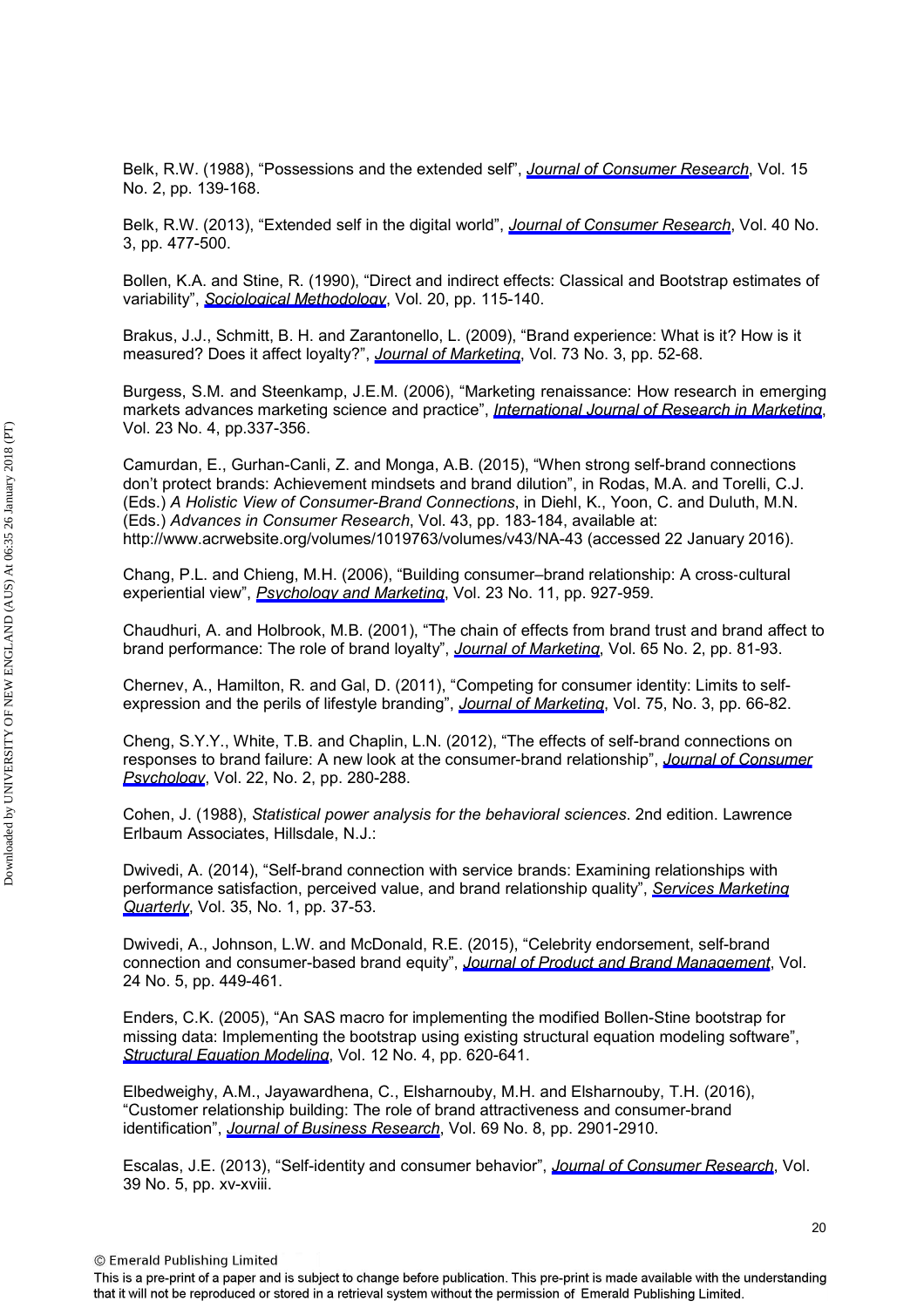Escalas, J.E. and Bettman, J.R. (2003), "You Are What They Eat: The influence of reference groups on consumers' connections to brands", *[Journal of Consumer Psychology](http://www.emeraldinsight.com/action/showLinks?doi=10.1108%2FJPBM-07-2016-1281&crossref=10.1207%2FS15327663JCP1303_14&isi=000185154900014&citationId=p_24)*, Vol. 13 No. 3, pp. 339-348.

Escalas, J.E. and Bettman, J.R. (2005), "Self-construal, reference groups, and brand meaning", *[Journal of Consumer Research](http://www.emeraldinsight.com/action/showLinks?doi=10.1108%2FJPBM-07-2016-1281&crossref=10.1086%2F497549&isi=000233577100005&citationId=p_25)*, Vol. 32, No. 3, pp. 378-389.

Fournier, S. (1998), "Consumers and their brands: Developing relationship theory in consumer research", *Journal of [Consumer Research](http://www.emeraldinsight.com/action/showLinks?doi=10.1108%2FJPBM-07-2016-1281&crossref=10.1086%2F209515&isi=000072403100001&citationId=p_26)*, Vol. 24 No. 4, pp. 343-353.

Fornell, C. and Larcker, D.F. (1981), "Evaluating structural equation models with unobservable variables and measurement error", *Journal of Marketing Research*, Vol. 18 No. 1, pp. 39-50. Francisco-Maffezzolli, E.C., Semprebon, E. and Muller Prado, P.H. (2014), "Construing loyalty through brand experience: The mediating role of brand relationship quality", *Journal of Brand Management*, Vol. 21 No. 5, pp. 446-458.

Gilovich, T., Kumar, A. and Jampol, L. (2015), "A wonderful life: Experiential consumption and the pursuit of happiness", *[Journal of Consumer Psychology](http://www.emeraldinsight.com/action/showLinks?doi=10.1108%2FJPBM-07-2016-1281&crossref=10.1016%2Fj.jcps.2014.08.004&isi=000348487000013&citationId=p_28)*, Vol. 25 No. 1, pp. 152-165.

Giroux, M. and Grohmann, B. (2015), "Activating multiple facets of the self: How identity facets and brand personality can influence self-brand connections", in Diehl, K., Yoon, C. and Duluth, M.N. (Eds.) *Advances in Consumer Research*, Vol. 43, pp. 538-539, available at: http://www.acrwebsite.org/volumes/1019960/volumes/v43/NA-43 (accessed 22 January 2016).

Granitz, N. and Forman, H. (2015), "Building self-brand connections: Exploring brand stories through transmedia perspective", *[Journal of Brand Management](http://www.emeraldinsight.com/action/showLinks?doi=10.1108%2FJPBM-07-2016-1281&crossref=10.1057%2Fbm.2015.1&isi=000365353700003&citationId=p_30)*, Vol. 22, No. 1, pp. 38-59.

Grubb, E.L. and Grathwohl, H.L. (1967), "Consumer self-concept, symbolism and market behavior: A theoretical approach", *[Journal of Marketing](http://www.emeraldinsight.com/action/showLinks?doi=10.1108%2FJPBM-07-2016-1281&crossref=10.2307%2F1249461&isi=A1967ZD52100005&citationId=p_31)*, Vol. 31 No. 4, pp. 22-27.

Hammerl, M., Dorner, F., Foscht, T. and Brandstätter, M. (2016), "Attribution of symbolic brand meaning: The interplay of consumers, brands and reference groups", *[Journal of Consumer](http://www.emeraldinsight.com/action/showLinks?doi=10.1108%2FJPBM-07-2016-1281&system=10.1108%2FJCM-12-2014-1243&isi=000370148200004&citationId=p_32) [Marketing](http://www.emeraldinsight.com/action/showLinks?doi=10.1108%2FJPBM-07-2016-1281&system=10.1108%2FJCM-12-2014-1243&isi=000370148200004&citationId=p_32)*, Vol. 33 No. 1, pp. 32-40.

Harmon-Kizer, T.R., Kumar, A., Orinau, D. and Stock, J. (2013), "When multiple identities compete: The role of centrality in self-brand connections", *[Journal of Consumer Behavior](http://www.emeraldinsight.com/action/showLinks?doi=10.1108%2FJPBM-07-2016-1281&crossref=10.1002%2Fcb.1449&isi=000327221000006&citationId=p_33)*, Vol. 12, No. 6, pp. 483-495.

He, Y., Chen, Q. and Alden, D.L. (2015), "Time will tell: Managing post-purchase changes in brand attitude", *Journal of the Academy of Marketing Science*, DOI:10.1007.

He, H., Li, Y. and Harris, L. (2012), "Social identity perspective on brand loyalty", *[Journal of](http://www.emeraldinsight.com/action/showLinks?doi=10.1108%2FJPBM-07-2016-1281&crossref=10.1016%2Fj.jbusres.2011.03.007&isi=000302001300010&citationId=p_35)  [Business Research](http://www.emeraldinsight.com/action/showLinks?doi=10.1108%2FJPBM-07-2016-1281&crossref=10.1016%2Fj.jbusres.2011.03.007&isi=000302001300010&citationId=p_35)*, Vol. 65, No. 5, pp. 648-657.

IBM SPSS Amos. 2015. AMOS® 23.0 for Windows, release 23.0.0, Copyright© by IBM SPSS Inc., Chicago, Illinois. http://www.spss.com

IBM SPSS. 2015. SPSS® 23.0 for Windows, release 23.0.0, Copyright© by IBM SPSS Inc., Chicago, Illinois. http://www.spss.com

Iglesias, O., Singh, J.J. and Batista-Foguet, J.M. (2011), "The role of brand experience and affective commitment in determining brand loyalty", *[Journal of Brand Management](http://www.emeraldinsight.com/action/showLinks?doi=10.1108%2FJPBM-07-2016-1281&crossref=10.1057%2Fbm.2010.58&citationId=p_38)*, Vol. 18 No. 8, pp. 570-582.

Iyer, P.P., Paswan, A.K. and Davari, A. (2016), "Brands, love and family", *[Journal of Product and](http://www.emeraldinsight.com/action/showLinks?doi=10.1108%2FJPBM-07-2016-1281&system=10.1108%2FJPBM-08-2014-0695&isi=000374182300007&citationId=p_39)  [Brand Management](http://www.emeraldinsight.com/action/showLinks?doi=10.1108%2FJPBM-07-2016-1281&system=10.1108%2FJPBM-08-2014-0695&isi=000374182300007&citationId=p_39)*, Vol. 25 No. 1, pp. 69-83.

© Emerald Publishing Limited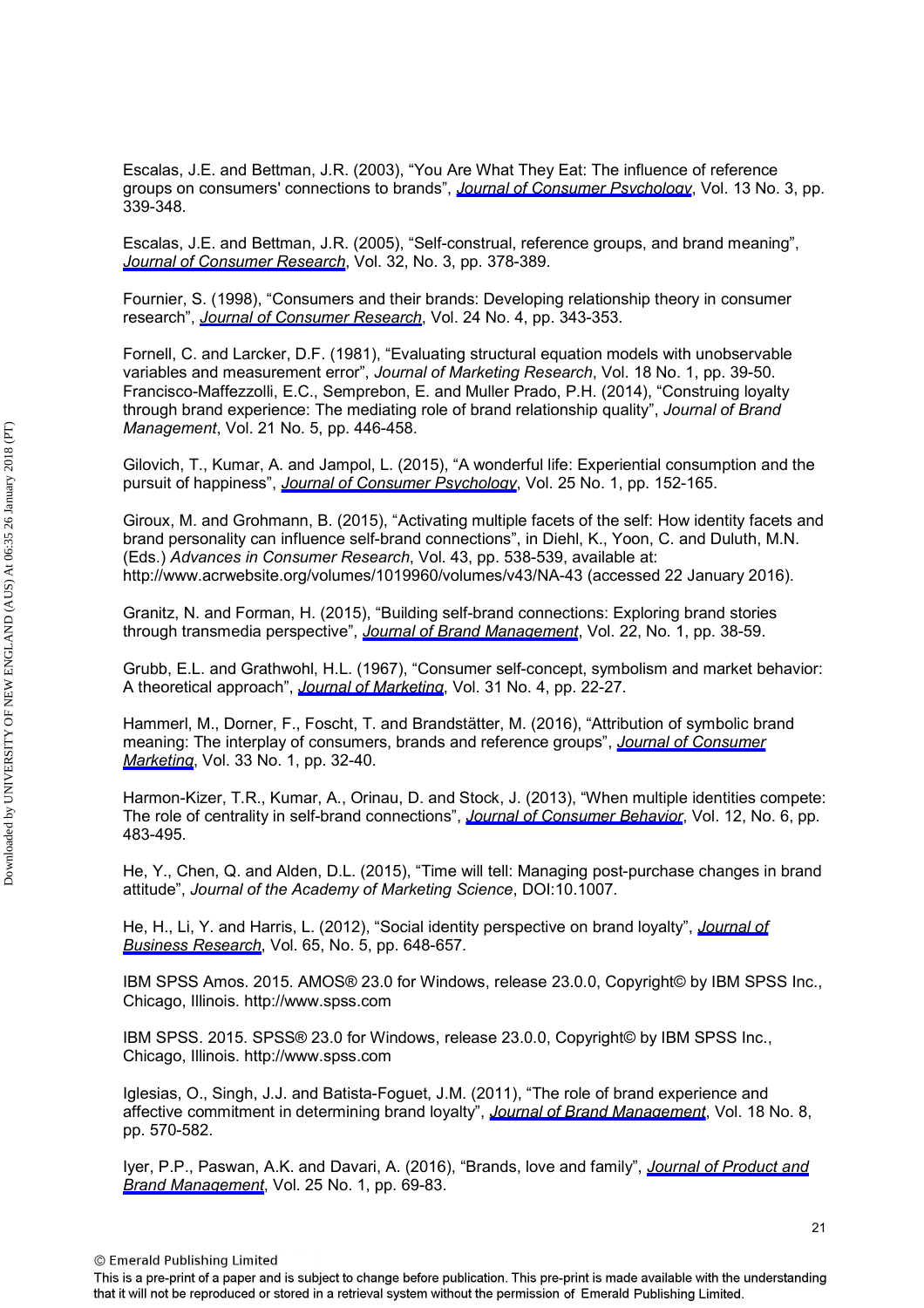Jung, L.H. and Soo, K.M. (2012), "The effect of brand experience on brand relationship quality", *Academy of Marketing Studies Journal*, Vol. 16 No. 1, pp. 87-98.

Karjaluoto, H., Munnukka, J. and Kiuru, K. (2016), "Brand love and positive word of mouth: The moderating effects of experience and price", *[Journal of Product and Brand Management](http://www.emeraldinsight.com/action/showLinks?doi=10.1108%2FJPBM-07-2016-1281&system=10.1108%2FJPBM-03-2015-0834&isi=000384906900004&citationId=p_41)*, Vol. 25 No. 6, pp.527-537.

Keller, K.L. (2001), "Building customer-based brand equity: A blueprint for creating strong brands", working paper, Marketing Science Institute Working Paper Series, No. 01-107, pp. 1-31.

Kline, R.B. (2011), *Principles and practice of structural equation modeling*. 3rd edition. The Guilford Press, New York, New York.

Kumar, R.S., Dash, S. and Purwar, P.C. (2013), "The nature and antecedents of brand equity and its dimensions", *Marketing Intelligence and Planning*, Vol. 31 No. 2, pp. 141-159.

Kwon, E. and Mattila, A.S. (2015), "The effect of self-brand connection and self-construal on brand lovers' word of mouth (WOM)", *[Cornell Hospitality Quarterly](http://www.emeraldinsight.com/action/showLinks?doi=10.1108%2FJPBM-07-2016-1281&crossref=10.1177%2F1938965514566071&isi=000362644100009&citationId=p_44)*, Vol. 56, No. 4, pp. 427-435.

Lundqvist, A., Liljander, V., Gummerus, J. and Van Riel, A. (2013), "The impact of storytelling on the consumer brand experience: The case of a firm-originated story", *[Journal of Brand](http://www.emeraldinsight.com/action/showLinks?doi=10.1108%2FJPBM-07-2016-1281&crossref=10.1057%2Fbm.2012.15&citationId=p_45) [Management](http://www.emeraldinsight.com/action/showLinks?doi=10.1108%2FJPBM-07-2016-1281&crossref=10.1057%2Fbm.2012.15&citationId=p_45)*, Vol. 20 No. 4, pp. 283-297.

Maltzer, K., Grabner-Kräuter, S. and Bidmon, S. (2008), "Risk aversion and brand loyalty: The mediating role of brand trust and brand affect", *[Journal of Product and Brand Management](http://www.emeraldinsight.com/action/showLinks?doi=10.1108%2FJPBM-07-2016-1281&system=10.1108%2F10610420810875070&citationId=p_46)*, Vol. 17 No. 3, pp. 154-162.

Mattingly, B.A. and Lewandowski, G.W. (2013), "The power of one: Benefits of individual selfexpansion", *[The Journal of Positive Psychology](http://www.emeraldinsight.com/action/showLinks?doi=10.1108%2FJPBM-07-2016-1281&crossref=10.1080%2F17439760.2012.746999&isi=000313626500002&citationId=p_47)*, Vol. 8 No. 1, pp. 12-22.

McCracken, G. (1989), "Who is the celebrity endorser? Cultural foundations of the endorsement process", *[Journal of Consumer Research](http://www.emeraldinsight.com/action/showLinks?doi=10.1108%2FJPBM-07-2016-1281&crossref=10.1086%2F209217&isi=A1989CN82800005&citationId=p_48)*, Vol. 16 No. 3, pp. 310-321.

Mittal, B. (2015), "Self-concept clarity: Exploring its role in consumer behaviour", *[Journal of](http://www.emeraldinsight.com/action/showLinks?doi=10.1108%2FJPBM-07-2016-1281&crossref=10.1016%2Fj.joep.2014.11.003&isi=000349501600009&citationId=p_49) [Economic Psychology](http://www.emeraldinsight.com/action/showLinks?doi=10.1108%2FJPBM-07-2016-1281&crossref=10.1016%2Fj.joep.2014.11.003&isi=000349501600009&citationId=p_49)*, Vol. 46, pp. 98-110.

Moore, D.J. and Homer, P.M. (2008), "Self-brand connections: The role of attitude strength and autobiographical memory primes", *[Journal of Business Research](http://www.emeraldinsight.com/action/showLinks?doi=10.1108%2FJPBM-07-2016-1281&crossref=10.1016%2Fj.jbusres.2007.09.002&isi=000255994400001&citationId=p_50)*, Vol. 61, No. 7, pp. 707-714.

Morgan-Thomas, A. and Veloutsou, C. (2013), "Beyond technology acceptance: Brand relationships and online brand experience", *[Journal of Business Research](http://www.emeraldinsight.com/action/showLinks?doi=10.1108%2FJPBM-07-2016-1281&crossref=10.1016%2Fj.jbusres.2011.07.019&isi=000313608200004&citationId=p_51)*, Vol. 66 No. 1, pp. 21- 27.

Nysveen, H., Pedersen, P.E. and Skard, S. (2013), "Brand experiences in service organizations: Exploring the individual effects of brand experience dimensions", *[Journal of Brand Management](http://www.emeraldinsight.com/action/showLinks?doi=10.1108%2FJPBM-07-2016-1281&crossref=10.1057%2Fbm.2012.31&citationId=p_52)*, Vol. 20 No. 5, pp. 404-423.

Oliver, R.L. (1999), "Whence consumer loyalty?", *[Journal of Marketing](http://www.emeraldinsight.com/action/showLinks?doi=10.1108%2FJPBM-07-2016-1281&crossref=10.2307%2F1252099&isi=000083485900005&citationId=p_53)*, Vol. 63 Fundamental Issues and Directions for Marketing, pp. 33-44.

Patwardhan, H. and Balasubramanian, S.K. (2011), "Brand romance: A complementary approach to explain emotional attachment toward brands", *[Journal of Product and Brand Management](http://www.emeraldinsight.com/action/showLinks?doi=10.1108%2FJPBM-07-2016-1281&system=10.1108%2F10610421111148315&citationId=p_54)*, Vol. 20 No. 4, pp. 297–308.

Posada, D. and Buckley, T.R. (2004), "Model selection and model averaging in phylogenetics: Advantages of Akaike Information Criterion and Bayesian approaches over Likelihood ratio tests", *[Systematic Biology](http://www.emeraldinsight.com/action/showLinks?doi=10.1108%2FJPBM-07-2016-1281&crossref=10.1080%2F10635150490522304&isi=000224960100009&citationId=p_55)*, Vol. 53 No. 5, pp. 793-808.

© Emerald Publishing Limited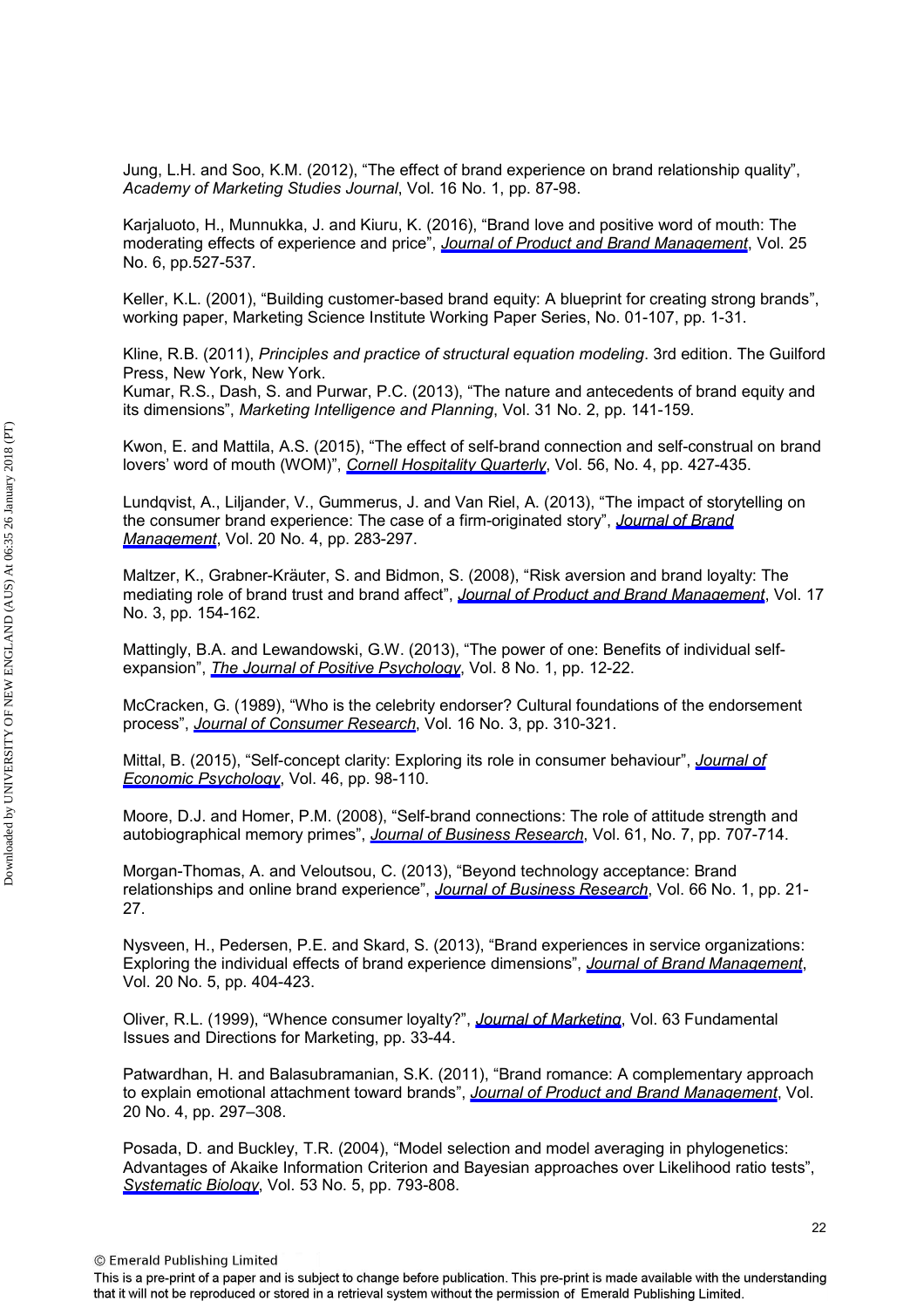Randhawa, P., Calantone, R.J. and Voorhees, C.M. (2015), "The pursuit of counterfeited luxury: An examination of the negative side effects of close consumer-brand connections", *[Journal of](http://www.emeraldinsight.com/action/showLinks?doi=10.1108%2FJPBM-07-2016-1281&crossref=10.1016%2Fj.jbusres.2015.02.022&isi=000362138900027&citationId=p_56)  [Business Research](http://www.emeraldinsight.com/action/showLinks?doi=10.1108%2FJPBM-07-2016-1281&crossref=10.1016%2Fj.jbusres.2015.02.022&isi=000362138900027&citationId=p_56)*, Vol. 68, No. 11, pp. 2395-2403.

Rindfleisch, A., Burroughs, J.E. and Wong, N. (2009), "The safety of objects: Materialism, existential insecurity, and brand connection", *[Journal of Consumer Research](http://www.emeraldinsight.com/action/showLinks?doi=10.1108%2FJPBM-07-2016-1281&crossref=10.1086%2F595718&isi=000265388900001&citationId=p_57)*, Vol. 36, No. 1, pp. 1- 16.

Rose, S., Hair, N. and Clark, M. (2011), "Online customer experience: A review of the business‐to‐ consumer online purchase context", *[International Journal of Management Reviews](http://www.emeraldinsight.com/action/showLinks?doi=10.1108%2FJPBM-07-2016-1281&crossref=10.1111%2Fj.1468-2370.2010.00280.x&isi=000286475600002&citationId=p_58)*, Vol. 13 No. 1, pp. 24-39.

Rosenberg, M. (1981), "The self-concept: Social product and social force", in Rosenberg, M. and Turner, R. H. (Eds.), *Social psychology: Sociological perspectives*, Basic Books, New York, NY, pp. 593-624.

Schembri, S. (2009), "Reframing brand experience: The experiential meaning of Harley–Davidson", *[Journal of Business Research](http://www.emeraldinsight.com/action/showLinks?doi=10.1108%2FJPBM-07-2016-1281&crossref=10.1016%2Fj.jbusres.2008.11.004&isi=000271667200008&citationId=p_60)*, Vol. 62 No. 12, pp. 1299-1310.

Schmitt, B. (1999), "Experiential marketing", *[Journal of Marketing Management](http://www.emeraldinsight.com/action/showLinks?doi=10.1108%2FJPBM-07-2016-1281&crossref=10.1362%2F026725799784870496&citationId=p_61)*, Vol. 15 No. 1-3, pp. 53-67.

Schmitt, B., Brakus, J.J. and Zarantonello, L. (2015), "From experiential psychology to consumer experience", *[Journal of Consumer Psychology](http://www.emeraldinsight.com/action/showLinks?doi=10.1108%2FJPBM-07-2016-1281&crossref=10.1016%2Fj.jcps.2014.09.001&isi=000348487000014&citationId=p_62)*, Vol. 25 No. 1, pp. 166-171.

Shiu, E., Pervan, S.J., Bove, L.L. and Beatty, S.E. (2011), "Reflections on discriminant validity: Reexamining the Bove et al. (2009) findings", *[Journal of Business Research](http://www.emeraldinsight.com/action/showLinks?doi=10.1108%2FJPBM-07-2016-1281&crossref=10.1016%2Fj.jbusres.2010.04.004&isi=000288311900009&citationId=p_63)*, Vol. 64, No. 5, pp. 497-500.

Sicilia, M., Delgado-Ballester, E. and Palazon, M. (2016), "The need to belong and self-disclosure in positive word-of-mouth behaviours: The moderating effect of self-brand connection", *[Journal of](http://www.emeraldinsight.com/action/showLinks?doi=10.1108%2FJPBM-07-2016-1281&crossref=10.1002%2Fcb.1533&isi=000368232700006&citationId=p_64) [Consumer Behaviour](http://www.emeraldinsight.com/action/showLinks?doi=10.1108%2FJPBM-07-2016-1281&crossref=10.1002%2Fcb.1533&isi=000368232700006&citationId=p_64)*, Vol. 15, No. 1, pp. 60-71.

Sirgy, M.J. (1982), "Self-concept in consumer behavior: A critical review", *[Journal of Consumer](http://www.emeraldinsight.com/action/showLinks?doi=10.1108%2FJPBM-07-2016-1281&crossref=10.1086%2F208924&isi=A1982PT04000006&citationId=p_65)  [Research](http://www.emeraldinsight.com/action/showLinks?doi=10.1108%2FJPBM-07-2016-1281&crossref=10.1086%2F208924&isi=A1982PT04000006&citationId=p_65)*, Vol. 9 No. 3, pp. 287-300.

Sreejesh, S., Sarkar, A. and Roy, S. (2016), "Validating a scale to measure consumer's luxury brand aspiration", *Journal of Product and Brand Management*, Vol. 25 No. 2, pp. 465-478.

Stokburger-Sauer, N., Ratneshwar, S. and Sen, S. (2012), "Drivers of consumer-brand identification", *[International Journal of Research in Marketing](http://www.emeraldinsight.com/action/showLinks?doi=10.1108%2FJPBM-07-2016-1281&crossref=10.1016%2Fj.ijresmar.2012.06.001&isi=000313230000012&citationId=p_67)*, Vol. 29 No.4, pp. 406-418.

Swann, W.B. and Read, S.J. (1981), "Self-verification processes: How we sustain our selfconceptions", *[Journal of Experimental Social Psychology,](http://www.emeraldinsight.com/action/showLinks?doi=10.1108%2FJPBM-07-2016-1281&crossref=10.1016%2F0022-1031%2881%2990043-3&isi=A1981LY73400001&citationId=p_68)* Vol. 17 No. 4, pp. 351-372.

Taylor, S. and Asmundson, G.J.G. (2008), "Internal and external validity in clinical research", in McKay, D. (Ed.), *Handbook of research methods in abnormal and clinical psychology*, SAGE publications, Fordham University, pp. 23-34.

Tibane, E. (2016), "A pocket guide to South Africa 2014/15: South Africa's people", http://www.gcis.gov.za/sites/www.gcis.gov.za/files/docs/resourcecentre/pocketguide/PocketGuidepeople.pdf (accessed 5 October 2016).

Trudeau, S. and Shobeiri, H.S. (2016a), "Does social currency matter in creation of enhanced brand experience?", *[Journal of Product and Brand Management](http://www.emeraldinsight.com/action/showLinks?doi=10.1108%2FJPBM-07-2016-1281&system=10.1108%2FJPBM-09-2014-0717&isi=000374182300009&citationId=p_71)*, Vol. 25 No. 1, pp. 98-114.

© Emerald Publishing Limited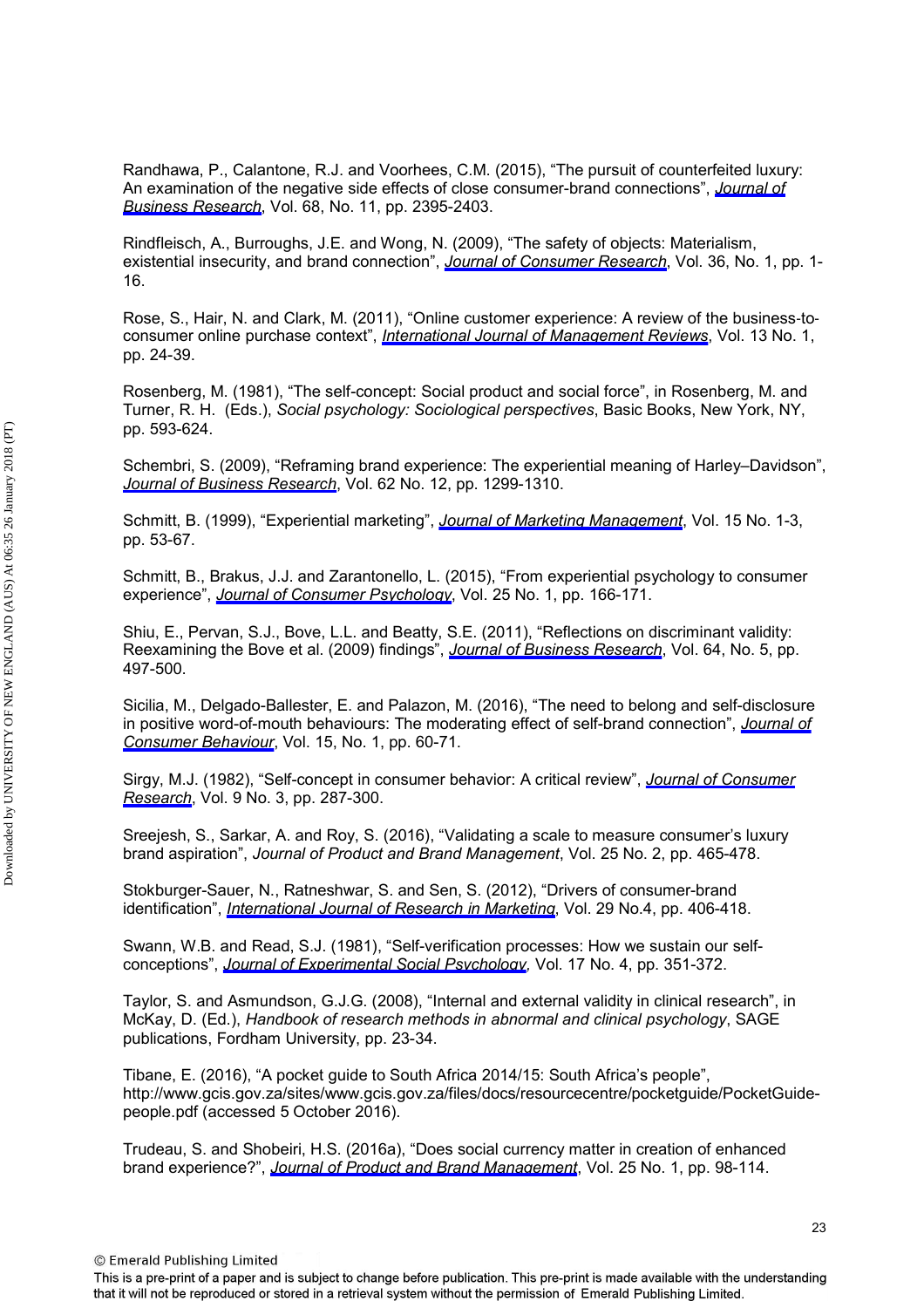Trudeau, S.H. and Shobeiri, S. (2016b), "The relative impacts of experiential and transformational benefits on consumer-brand relationship", *[Journal of Product and Brand Management](http://www.emeraldinsight.com/action/showLinks?doi=10.1108%2FJPBM-07-2016-1281&system=10.1108%2FJPBM-07-2015-0925&isi=000384906900008&citationId=p_72)*, Vol. 25 No.6, pp. 586-599.

Van De Schoot, R., Lugtig, P. and Hox, J. (2012), "A checklist for testing measurement invariance", *[European Journal of Developmental Psychology](http://www.emeraldinsight.com/action/showLinks?doi=10.1108%2FJPBM-07-2016-1281&crossref=10.1080%2F17405629.2012.686740&isi=000306119600013&citationId=p_73)*, Vol. 9 No. 4, pp. 486-492.

Van Zyl, G. (2015), "Women are SA's most active online shoppers", available at: http://www.fin24.com/Tech/News/Women-are-SAs-most-active-online-shoppers-20150327 (accessed 29 June 2015).

Walter, N., Cleff, T. and Chu, G. (2013), "Brand experience's influence on customer satisfaction and loyalty: A mirage in marketing research?", *International Journal of Management Research and Business Strategy*, Vol. 2 No. 1, pp. 130-144.

Ward, M.K. and Broniarczyk, S.M. (2011), "It's not me, it's you: How gift giving creates giver identity threat as a function of social closeness", *[Journal of Consumer Research](http://www.emeraldinsight.com/action/showLinks?doi=10.1108%2FJPBM-07-2016-1281&crossref=10.1086%2F658166&isi=000297841700013&citationId=p_76)*, Vol. 38 No. 1, pp. 164-181.

Westjohn, S.A., Singh, N. and Magnusson, P. (2012), "Responsiveness to global and local consumer culture positioning: A personality and collective identity perspective", *[Journal of](http://www.emeraldinsight.com/action/showLinks?doi=10.1108%2FJPBM-07-2016-1281&crossref=10.1509%2Fjim.10.0154&citationId=p_77)  [International Marketing](http://www.emeraldinsight.com/action/showLinks?doi=10.1108%2FJPBM-07-2016-1281&crossref=10.1509%2Fjim.10.0154&citationId=p_77)*, Vol, 20 No 1, pp.58-73.

Winterich, K.P., Mittal, V. and Aquino, K. (2013), "When does recognition increase charitable behavior? Toward a moral identity-based model", *[Journal of Marketing](http://www.emeraldinsight.com/action/showLinks?doi=10.1108%2FJPBM-07-2016-1281&crossref=10.1509%2Fjm.11.0477&isi=000317803800008&citationId=p_78)*, Vol. 77 No. 3, pp. 121-134.

Ye, S., Li, J., Zeng, Z. and Hao, S. (2015), "Research on the impact of social circles on self-rand connection: Regulation of self-awareness and brand value", *[Open Journal of Business and](http://www.emeraldinsight.com/action/showLinks?doi=10.1108%2FJPBM-07-2016-1281&crossref=10.4236%2Fojbm.2015.32015&citationId=p_79) [Management](http://www.emeraldinsight.com/action/showLinks?doi=10.1108%2FJPBM-07-2016-1281&crossref=10.4236%2Fojbm.2015.32015&citationId=p_79)*, Vol. 3 No. 2, pp. 155-162.

Zarantonello, L. and Schmitt, B.H. (2010), "Using the brand experience scale to profile consumers and predict consumer behaviour", *[Journal of Brand Management](http://www.emeraldinsight.com/action/showLinks?doi=10.1108%2FJPBM-07-2016-1281&crossref=10.1057%2Fbm.2010.4&citationId=p_80)*, Vol. 17 No. 7, pp. 532-540.

Zarantonello, L. and Schmitt, B.H. (2013), "The impact of event marketing on brand equity", *Journal of Brand Management*, Vol. 32 No. 2, pp. 255-280.

Zhang, M. and Aggarwal, P. (2015), "Looking ahead or looking back: Current evaluations and the effect of psychological connectedness to a temporal self", *[Journal of Consumer Psychology](http://www.emeraldinsight.com/action/showLinks?doi=10.1108%2FJPBM-07-2016-1281&crossref=10.1016%2Fj.jcps.2015.01.002&isi=000357703600013&citationId=p_82)*, Vol. 25 No. 3, pp. 512-518.

Zhao, X., Lynch, J.G. and Chen, Q. (2010), "Reconsidering Baron and Kenny: Myths and truths about mediation analysis", *[Journal of Consumer Research](http://www.emeraldinsight.com/action/showLinks?doi=10.1108%2FJPBM-07-2016-1281&crossref=10.1086%2F651257&isi=000279443600001&citationId=p_83)*, Vol. 37 No. 2, pp. 197-206.

## **L Kruger Short CV**

Liezl-Marié Kruger is a Senior Lecturer in the Department of Marketing Management at the University of Pretoria, South Africa. Her research focuses on consumer relational psychology specifically related to the self-concept and identity. She has published in the *South African Journal of Business Management* and the *South African Journal of Economic and Management Sciences*.

© Emerald Publishing Limited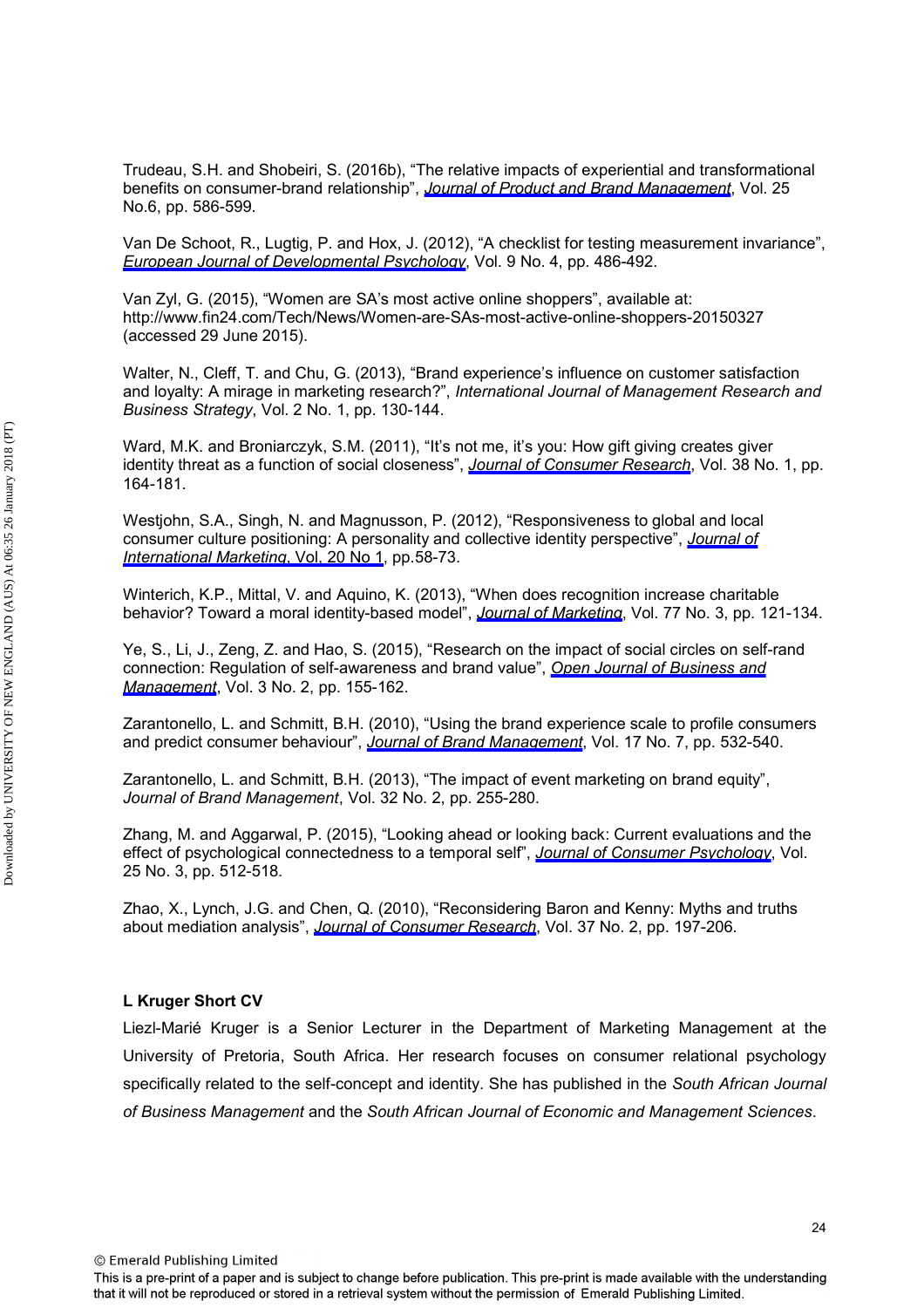## **Brand loyalty: Exploring self-brand connection and brand experience**

| Table 1: Standardized weights and AVE of all factors |
|------------------------------------------------------|
|------------------------------------------------------|

| <b>Factor</b>                        | Item                                                                                                          | S.W.  | <b>AVE</b> |  |  |  |  |  |
|--------------------------------------|---------------------------------------------------------------------------------------------------------------|-------|------------|--|--|--|--|--|
|                                      | This luxury brand reflects who I am                                                                           | 0.864 |            |  |  |  |  |  |
| Self-brand                           | I can identify with this luxury brand                                                                         | 0.824 |            |  |  |  |  |  |
| connection                           | I feel a personal connection with this luxury brand                                                           | 0.802 | 0.630      |  |  |  |  |  |
|                                      | I use this luxury brand to communicate who I am to other people                                               | 0.722 |            |  |  |  |  |  |
|                                      | I consider this luxury brand to reflect who I consider myself to be                                           | 0.747 |            |  |  |  |  |  |
|                                      |                                                                                                               |       |            |  |  |  |  |  |
| Sensory                              | This luxury brand makes a strong impression on my visual sense<br>or other senses                             | 0.658 |            |  |  |  |  |  |
| brand                                | I find this luxury brand interesting in a sensory way                                                         | 0.906 | 0.628      |  |  |  |  |  |
| experience                           | This luxury brand appeals to my senses                                                                        | 0.794 |            |  |  |  |  |  |
|                                      |                                                                                                               |       |            |  |  |  |  |  |
| Affective                            | This luxury brand induces feelings and sentiments                                                             | 0.805 |            |  |  |  |  |  |
| brand                                | I have strong emotions for this luxury brand                                                                  | 0.878 | 0.637      |  |  |  |  |  |
| experience                           | This luxury brand is an emotional brand                                                                       | 0.701 |            |  |  |  |  |  |
|                                      |                                                                                                               |       |            |  |  |  |  |  |
| Behavioral                           | I engage in physical actions and behaviours when I use this<br>luxury brand                                   | 0.857 |            |  |  |  |  |  |
| brand                                | This luxury brand results in bodily experiences                                                               | 0.768 | 0.621      |  |  |  |  |  |
| experience                           | 0.733                                                                                                         |       |            |  |  |  |  |  |
| This luxury brand is action oriented |                                                                                                               |       |            |  |  |  |  |  |
| Intellectual                         | I engage in a lot of thinking when I encounter this luxury brand                                              | 0.889 |            |  |  |  |  |  |
| brand                                | This luxury brand makes me think                                                                              | 0.943 | 0.758      |  |  |  |  |  |
| experience                           | This luxury brand stimulates my curiosity and problem solving                                                 | 0.771 |            |  |  |  |  |  |
|                                      |                                                                                                               |       |            |  |  |  |  |  |
| Second-                              | Sensory brand experience                                                                                      | 0.763 |            |  |  |  |  |  |
| order                                | Affective brand experience                                                                                    | 0.846 | 0.520      |  |  |  |  |  |
| brand                                | Behavioral brand experience                                                                                   | 0.623 |            |  |  |  |  |  |
| experience                           | Intellectual brand experience                                                                                 | 0.628 |            |  |  |  |  |  |
|                                      |                                                                                                               |       |            |  |  |  |  |  |
|                                      | I consider myself loyal to this luxury brand                                                                  | 0.724 |            |  |  |  |  |  |
|                                      | buy this luxury brand whenever I can                                                                          | 0.717 |            |  |  |  |  |  |
| Loyalty                              | buy as much of this luxury brand as I can                                                                     | 0.702 |            |  |  |  |  |  |
|                                      | I feel this is the only luxury brand of this product I need                                                   | 0.693 | 0.536      |  |  |  |  |  |
|                                      | This is the one luxury brand I would prefer to buy/use                                                        | 0.708 |            |  |  |  |  |  |
|                                      | If this brand was not available, it would make a big difference to<br>me if I had to use another luxury brand | 0.740 |            |  |  |  |  |  |
|                                      | I would go out of my way to use this luxury brand                                                             | 0.830 |            |  |  |  |  |  |

| Table 2: Descriptive statistics, reliabilities ( $\alpha$ and C.R.), square root of the average variance |  |  |  |
|----------------------------------------------------------------------------------------------------------|--|--|--|
| extracted (AVE) and correlations                                                                         |  |  |  |

| Construct                            | Mean  | <b>SD</b> |       | C.R.  |          |          |          |
|--------------------------------------|-------|-----------|-------|-------|----------|----------|----------|
| (1) Self-brand connection            | 3.919 | .595      | 0.893 | 0.894 | $0.793*$ |          |          |
| (2) Second-order brand<br>experience | 4.083 | 1.236     | 0.754 | 0.810 | 0.824    | $0.721*$ |          |
| (3) Loyalty                          | 4.335 | 1.522     | 0.888 | 0.889 | 0.495    | 0.575    | $0.732*$ |

Note: *α* = Cronbach's alpha; C.R. = Jöreskog's rho (composite reliability); \*values in the main diagonal are the square root of the average variance extracted (AVE); values below the diagonal are correlations.

<sup>©</sup> Emerald Publishing Limited

This is a pre-print of a paper and is subject to change before publication. This pre-print is made available with the understanding that it will not be reproduced or stored in a retrieval system without the permission of Emerald Publishing Limited.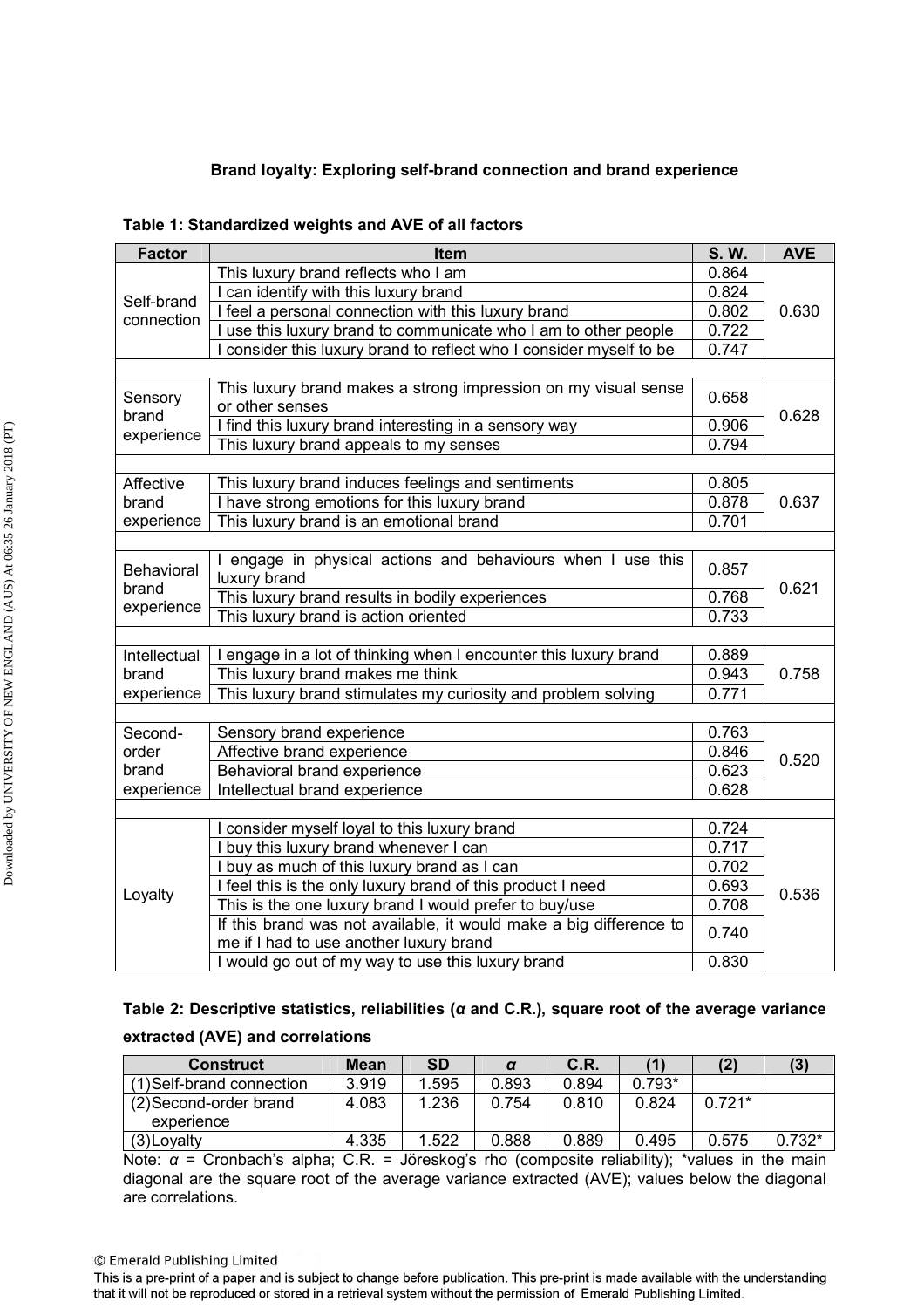## **Table 3: Competing models**

|                              | <b>Competing models</b>                            |                                                                                                   |                                                            |                                                                                                            |  |  |  |
|------------------------------|----------------------------------------------------|---------------------------------------------------------------------------------------------------|------------------------------------------------------------|------------------------------------------------------------------------------------------------------------|--|--|--|
| <b>Fit</b><br><b>indices</b> | Model 1:<br><b>Hypothesized</b><br>mediation model | <b>Model 2: Direct</b><br>paths of self-brand<br>connection and<br>brand experience<br>to loyalty | Model 3: Brand<br>experience<br>dimensions as<br>mediators | <b>Model 4: Full</b><br>mediation model<br>(no direct path<br>from self-brand<br>connection to<br>loyalty) |  |  |  |
| <b>CMIN/df</b>               | $637.676/245 =$                                    | $841.747/246 =$                                                                                   | $688.670/243 =$                                            | $637.915/246 =$                                                                                            |  |  |  |
|                              | 2.603                                              | 3.422                                                                                             | 2.834                                                      | 2.593                                                                                                      |  |  |  |
| <b>CFI</b>                   | 0.915                                              | 0.871                                                                                             | 0.903                                                      | 0.915                                                                                                      |  |  |  |
| <b>TLI</b>                   | 0.904                                              | 0.855                                                                                             | 0.890                                                      | 0.905                                                                                                      |  |  |  |
| <b>RMSEA</b>                 | 0.071                                              | 0.088                                                                                             | 0.076                                                      | 0.071                                                                                                      |  |  |  |
|                              | $[LO90 = 0.064]$                                   | $[LO90 = 0.081]$                                                                                  | [ $LO90 = 0.070$ ;                                         | [ $LO90 = 0.064$ ;                                                                                         |  |  |  |
|                              | $H190 = 0.078$                                     | $H190 = 0.0941$                                                                                   | $H190 = 0.083$                                             | $H190 = 0.0781$                                                                                            |  |  |  |
| <b>BIC</b>                   | 954.415                                            | 1152.728                                                                                          | 1016.927                                                   | 948.895                                                                                                    |  |  |  |

© Emerald Publishing Limited

This is a pre-print of a paper and is subject to change before publication. This pre-print is made available with the understanding that it will not be reproduced or stored in a retrieval system without the permission of Emerald Publishing Limited.